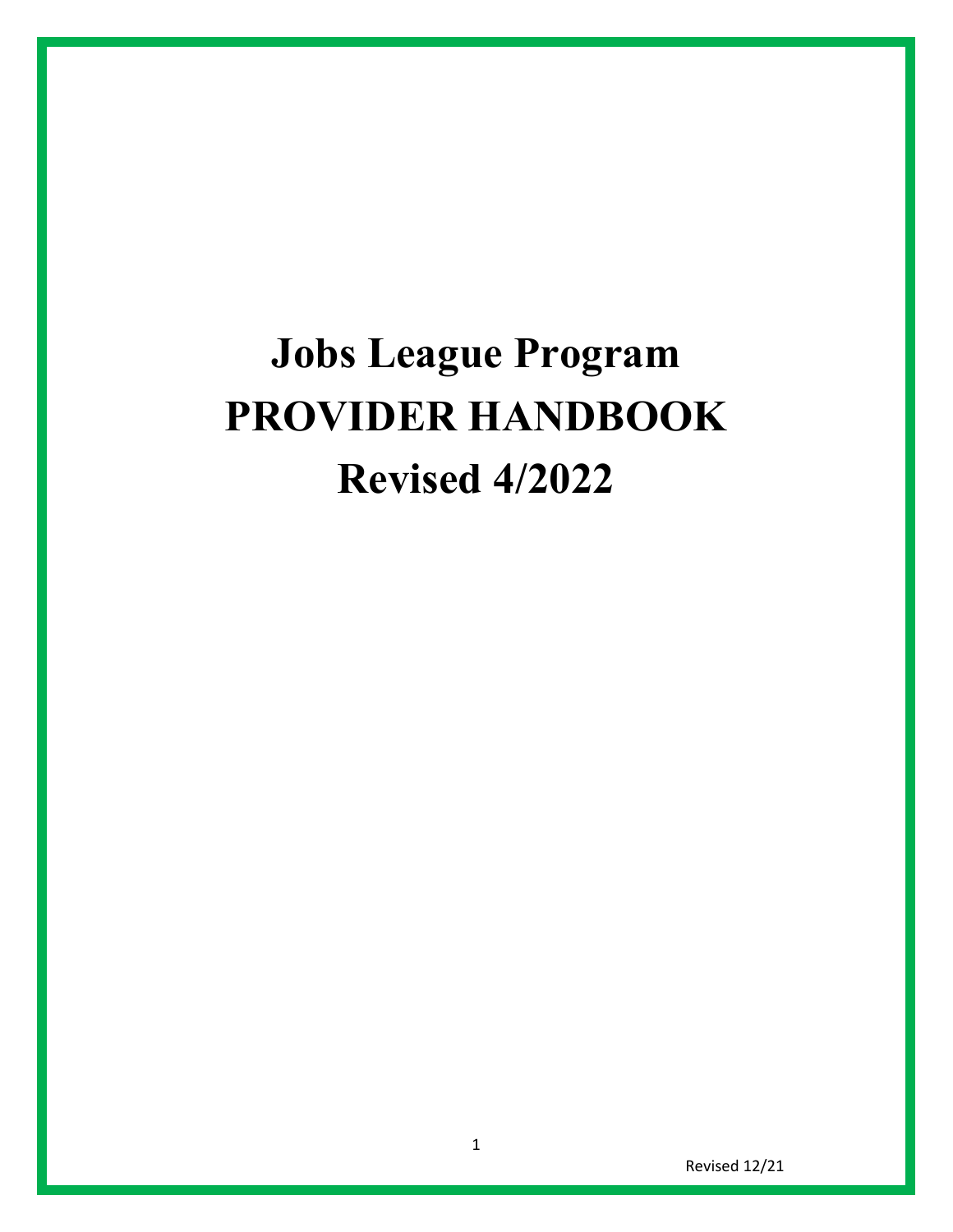| Region. 4 |  |
|-----------|--|
|           |  |
|           |  |
|           |  |
|           |  |
|           |  |
|           |  |
|           |  |
|           |  |
|           |  |
|           |  |
|           |  |
|           |  |
|           |  |
|           |  |
|           |  |
|           |  |
|           |  |
|           |  |
|           |  |
|           |  |
|           |  |
|           |  |
|           |  |
|           |  |
|           |  |
|           |  |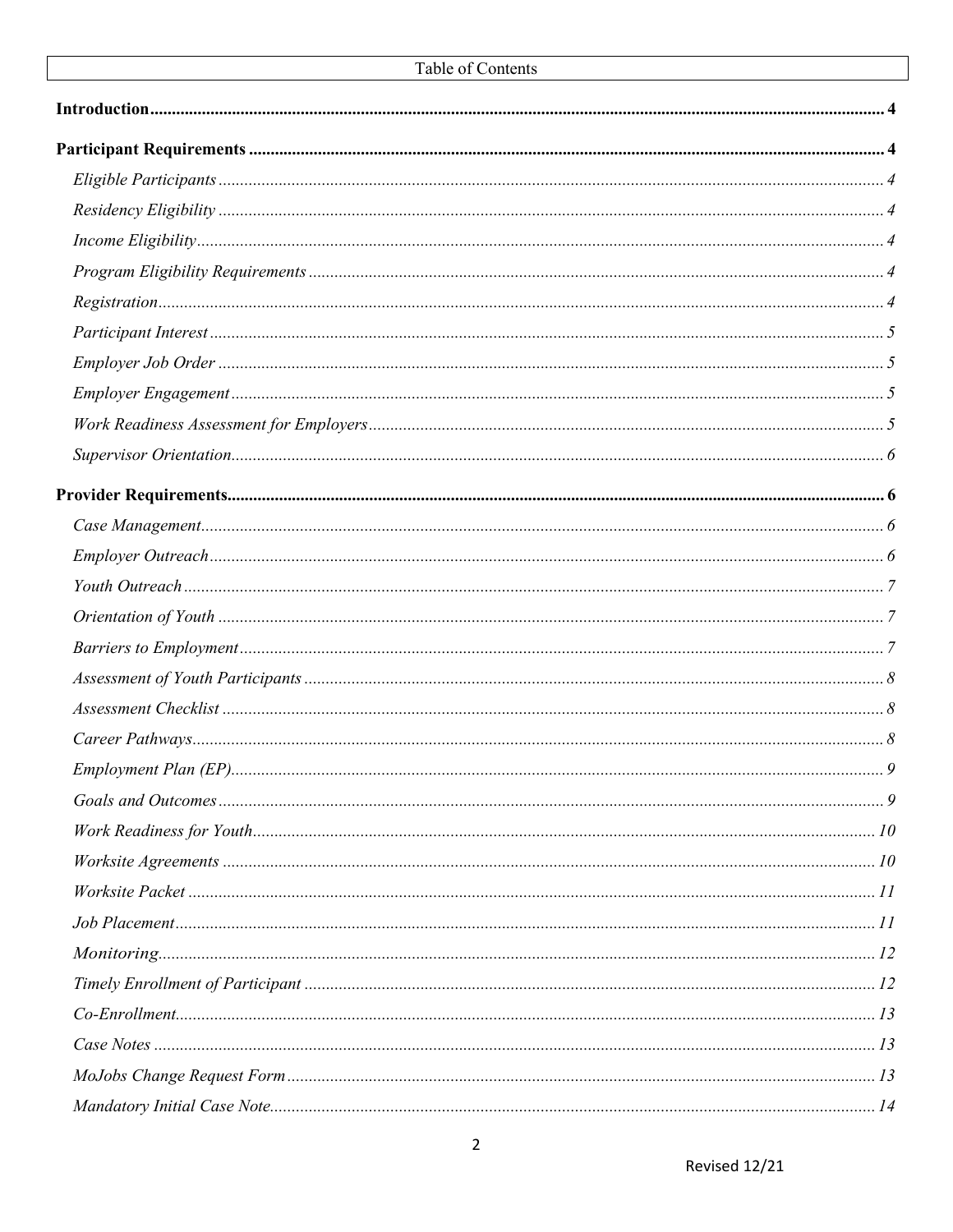| $\emph{Required Tracking }{\small\textrm{.}}20$ |  |
|-------------------------------------------------|--|
|                                                 |  |
|                                                 |  |
|                                                 |  |
|                                                 |  |
|                                                 |  |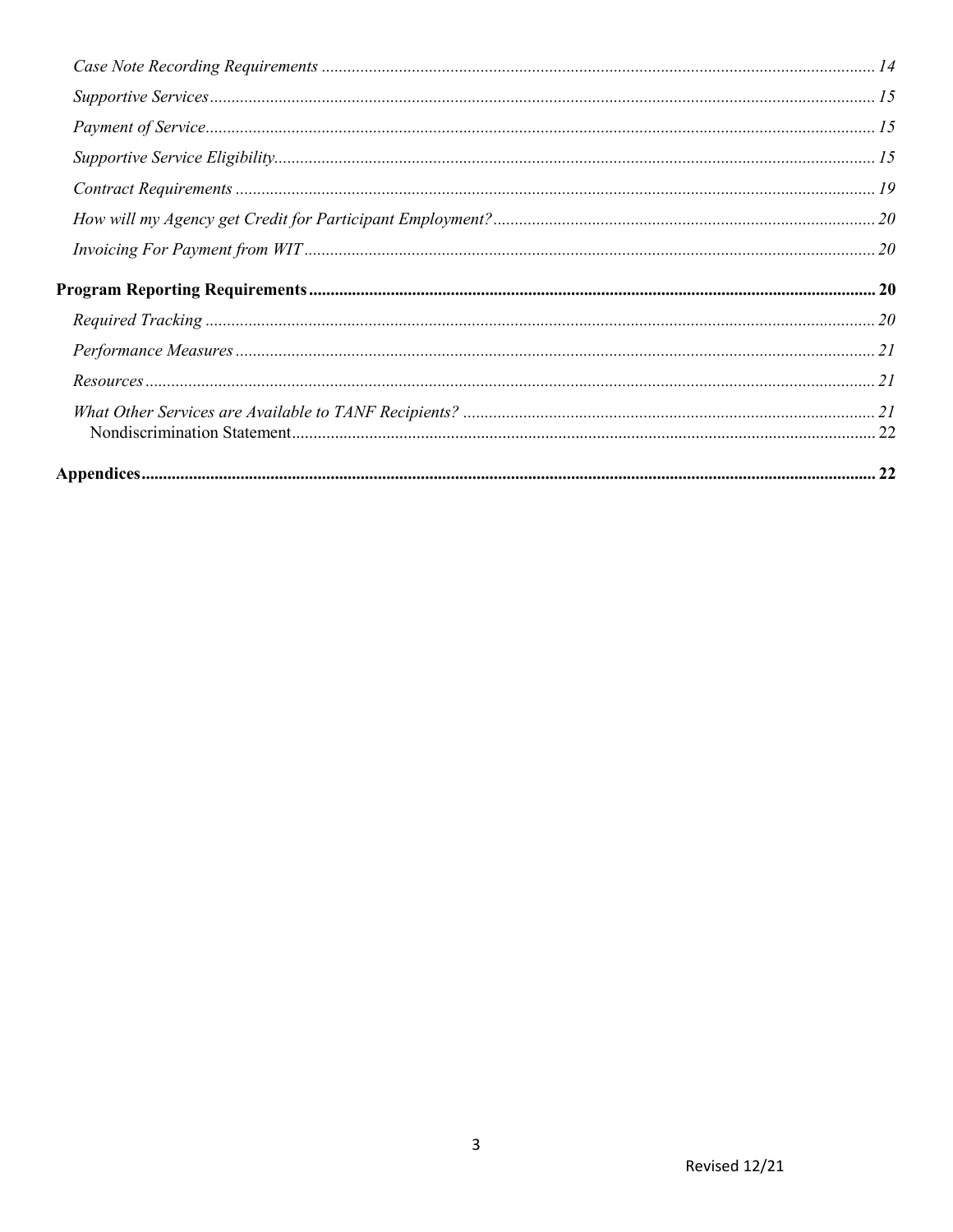#### **Introduction**

<span id="page-3-0"></span>The Jobs League program is funded by Temporary Assistance for Needy Families (TANF) block grant and is administered by the Department of Social Services (DSS). The program is intended to allow Missouri's youth to be provided the opportunity to gain valuable work experience to prepare for tomorrow's careers. The Workforce Development Boards (WDBs) provide Jobs League services directly or through subcontractors. This handbook details a standard set of policies and guidelines but does not cover every situation or scenario a provider may encounter in their day-to-day case management activities.

#### **Participant Requirements**

#### <span id="page-3-2"></span><span id="page-3-1"></span>Eligible Participants

The Jobs League program is an initiative to serve eligible Missouri youth, ages fourteen (14) through age twenty-four (24), who qualify as a needy individual or a family, under a purpose of TANF as defined in Section 401 [42 U.S.C. 601] (a) of the Social Security Act. The family's gross monthly income cannot exceed 185% of the Federal Poverty Level.

#### <span id="page-3-3"></span>Residency Eligibility

Verify **[residency](https://dssmanuals.mo.gov/food-stamps/1100-000-00/1105-000-00/1105-005-00/)** except in unusual cases (such as homeless EUs, some migrant farm worker EUs, or EUs newly arrived in the area). Verify residence, to the extent possible, in conjunction with verification of other information such as identity. If residency cannot be verified in conjunction with other verification, use other readily available documentary evidence.

Acceptable verification includes, but is not limited to the following:

- rent or mortgage receipts,
- lease contract,
- utility bills,
- Unexpired driver's license.

#### <span id="page-3-4"></span>Income Eligibility

The provider must complete income eligibility for each participant as shown in Appendix A. The Income guidelines were updated in April 2022 and DSS will provide an updated income guideline [chart.](https://dssmanuals.mo.gov/wp-content/uploads/2019/03/appendix-d.pdf) The eligibility must be maintained in the MoJobs system.

All income sources must be shown. If the individual receives or is within a family receiving TANF or SNAP, an income test is not needed provided case documentation is obtained. Appendix B (2019 TANF Youth Includable/Excludable Income Sources) indicates sources of income that should be considered includable or excludable for the purposes of this program. There is no exclusion of family size if the individual is disabled.

#### <span id="page-3-5"></span>Program Eligibility Requirements

Proof of social security number, age, citizenship, selective service (if applicable) and documentation of family size and income must be maintained in the participant's file. It must also be documented whether the applicant is

- A parent
- A child living with the custodial parent or other adult caretaker/relative.

A family is defined as all persons living in the same household who are related by blood, marriage or adoption. Adult children who continue to live at home with their parents are considered to be part of the family for this purpose and their income must be counted in determining the total family income.

A dependent child who is living outside of the home (for example, a student living in a dormitory or other student housing) is considered for these purposes to be part of the family upon which he/she is dependent.

#### <span id="page-3-6"></span>Registration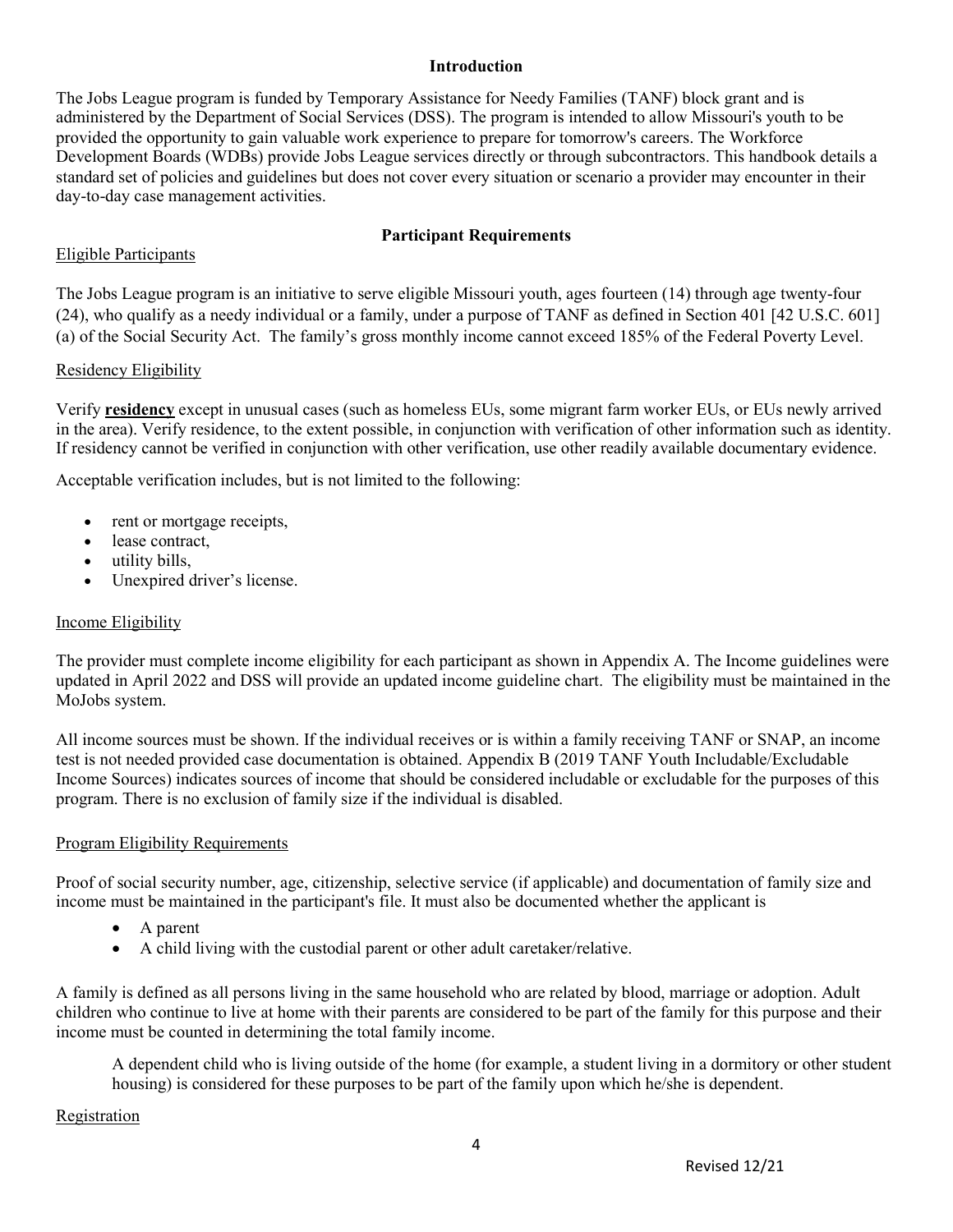All youth applying for the program must register through [https://jobs.mo.gov](https://jobs.mo.gov/) and apply for the region's youth job order. This allows the program operators to have immediate access to applicants and collect the required demographic information for Equal Opportunity.

#### <span id="page-4-0"></span>Participant Interest

Employment activities should be designed to encourage participants to take responsibility for their learning, to understand and manage their career options, and to develop social skills and a maturity level that will help them interact positively with others.

#### **Employer Requirements**

#### <span id="page-4-1"></span>Employer Job Order

The provider will recruit potential employers for the Jobs League Program. If an employer is chosen to participate in the program, the provider creates a job order for the employer so that referrals may be posted and hires resulted.

#### <span id="page-4-2"></span>Employer Engagement

Service providers must have the capacity to develop meaningful, safe and well-supervised worksites for the placement of youth. Worksites may be with a for-profit, nonprofit and/or a public agency. This may also include project-based community service learning opportunities not conducted at an employer worksite.

The provider should seek employers that are committed to helping participants receive the experience and training that is required to meet the goals set for the employment participants. If the employer would have hired the individual without the subsidized program, the individual should not be placed at this employment.

The provider will ensure that participating worksites introduce and reinforce the rigors, demands, and rewards associated with holding a job. Providers should make an effort to match worksites with participants' interests and goals, as well as alignment with targeted industry sectors identified within the region.

#### <span id="page-4-3"></span>Work Readiness Assessment for Employers

The provider must include a Work Readiness Assessment (Appendix H) for the participant to employers in their worksite packet. This worksite readiness assessment will need to measure the participant's level of workplace readiness. It must be completed by the employer within the first two weeks (calendar) of the participant's start date and at the completion of the program. The worksite supervisor is expected to observe and evaluate workplace performance. Local area program staff should assist employers in making the youth evaluation process as simple and seamless as possible. This will include providing clear instructions on its use through employer orientations and utilizing worksite monitoring visits to address any outstanding procedural questions or concerns by the employer. In addition, the tool allows the employer to include industry or job-specific skills if they choose to do so.

Employers should review the tool with the youth on or prior to the first day of the work experience so they will have a clear understanding of the work readiness skills for which they will be measured and how often they will be measured. Depending on the number of youth at a worksite, and the employer's discretion, this may be done as part of an employerled group orientation or individually. The provider will develop a time sheet for the youth participant. The time sheet will need to be completed by the youth participant and require a signature of the youth and employer.

It is recommended that the provider encourage employers to conduct more than one evaluation throughout the course of the work experience, such as bi-weekly or mid-point. This provides the employer and case manager the opportunity to offer youth constructive feedback; formally recognize positive work performances; address small issues before they become larger ones; and formally communicate youth performance with local program staff to ensure adequate support.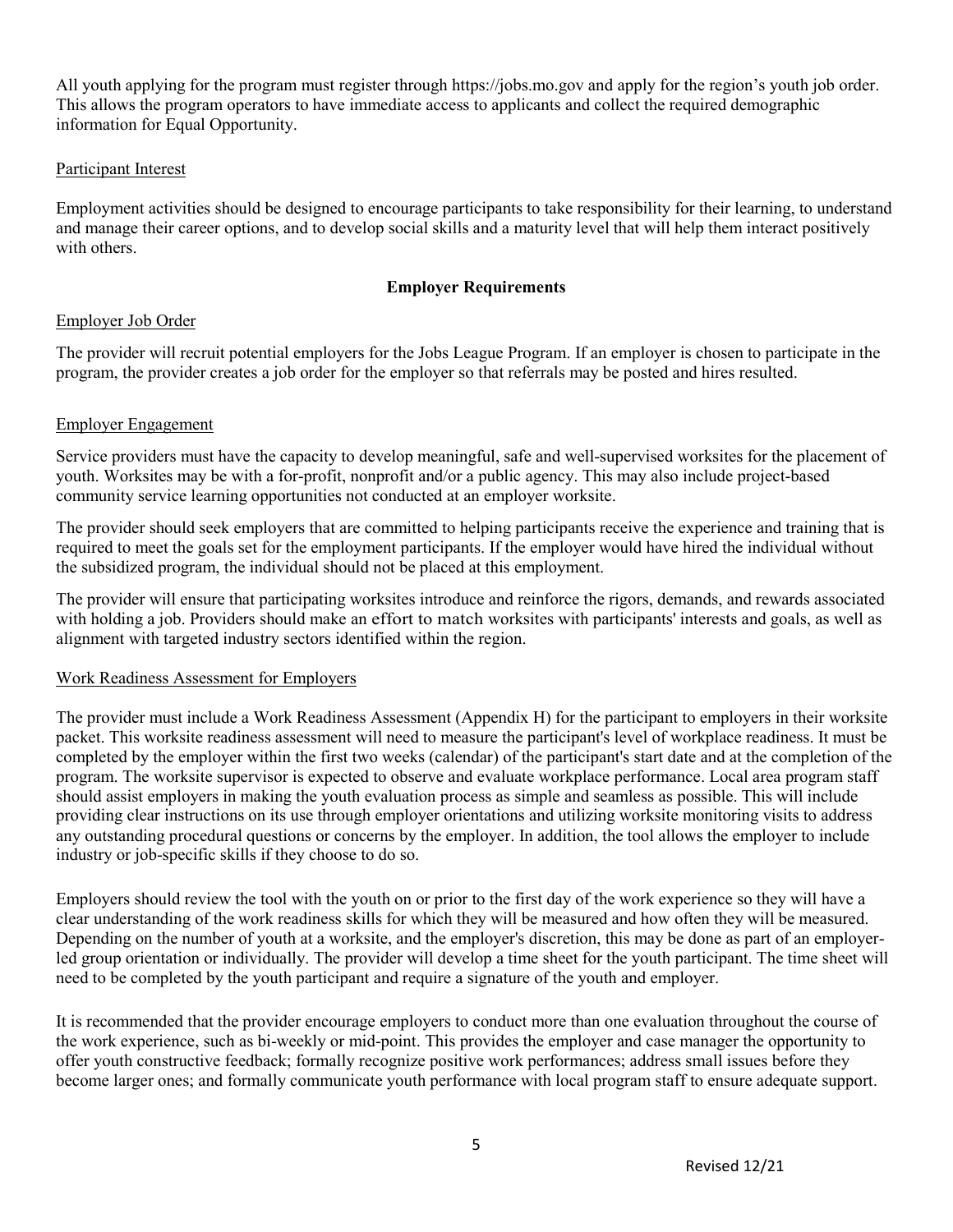The final evaluation of the participant's workplace readiness skills should take place during the last week of participation in the program. This feedback with the youth will provide them their workplace strengths as well as indicate areas they should improve on for future employment opportunities. If the participant has been successful in their placement at the worksite, and they have reached the maximum participation hours for Jobs League, it is at the employer's discretion to retain the participant, and assume the responsibility of the participant's wages. Should the participant achieve a "Proficient" standing in 80% of the categories listed they will be considered as having achieved work readiness. This will be recorded in MoJobs at the service closure.

In-school youth should be encouraged to remain in school and return to their academic setting at the beginning of the new school year. If the youth does not have a high school diploma or equivalent, they must be provided information on, and referred to, the local Adult Education & Literacy (AEL) classes in the area. Youth may be enrolled in activities during the contract year using these funds. The rate of pay for participation in the work experience activity is based on the provider discretion and each youth may work up to a maximum of 320 hours. Once the participant has reached their maximum participation hours, the provider should meet with the participant to discuss the transition to other programs they may be eligible for.

## <span id="page-5-0"></span>Supervisor Orientation

The provider must include a Supervisor Orientation (Appendix E) to the worksite supervisor. It must contain a program overview, supervisor expectations, development of work plans for the youth, time card and payroll distribution, workers compensation processes, etc. and shall be provided prior to a youth's placement on a worksite. A supervisor orientation must be completed for each supervisor at the worksite. Copies will be maintained at the worksite and in the youth's file.

## **Provider Requirements**

## <span id="page-5-2"></span><span id="page-5-1"></span>Case Management

Providers will deliver a variety of services to ensure participants are able to develop and accomplish employment/career goals. All services are to be provided in a manner that encourages inclusion of all cultures and languages and is available to all qualified refugees and limited English proficient (LEP) participants.

Note: If a provider is not subject to the requirements below, it will be addressed in the contract.

Jobs League participants will be case managed in MoJobs. Services provided need to be documented in the system. The Objective Assessment Summary and Employment Plan that includes a career pathway will need to be completed prior to participant enrollment in education, training or employment services. The participant's record will need to contain a determination of need for training services as determined through the interview, assessment, and career planning supported by local LMI. Explanations will need to be a clear description of the information, such as State or Federal labor market information to prove the training chosen by the participant is linked to an employment opportunity.

Each participant record needs to have six (6) required services entered on the Generic application within MoJobs:

- 503TSJL Employment Opportunities for TANF Jobs League
- 507TSJL Supportive Services for TANF Jobs League
- 511TSJL Assessment for TANF Jobs League
- 515TSJL Work Readiness for TANF Jobs League
- 101 Orientation
- 205 IEP/ISS

#### <span id="page-5-3"></span>Employer Outreach

The provider must develop outreach events and activities directed to employers to encourage participation and to develop worksite opportunities. The outreach must emphasize that this is for the individuals to gain employability skills.

Activities for employers include:

- Employer mailings
- Employer roundtables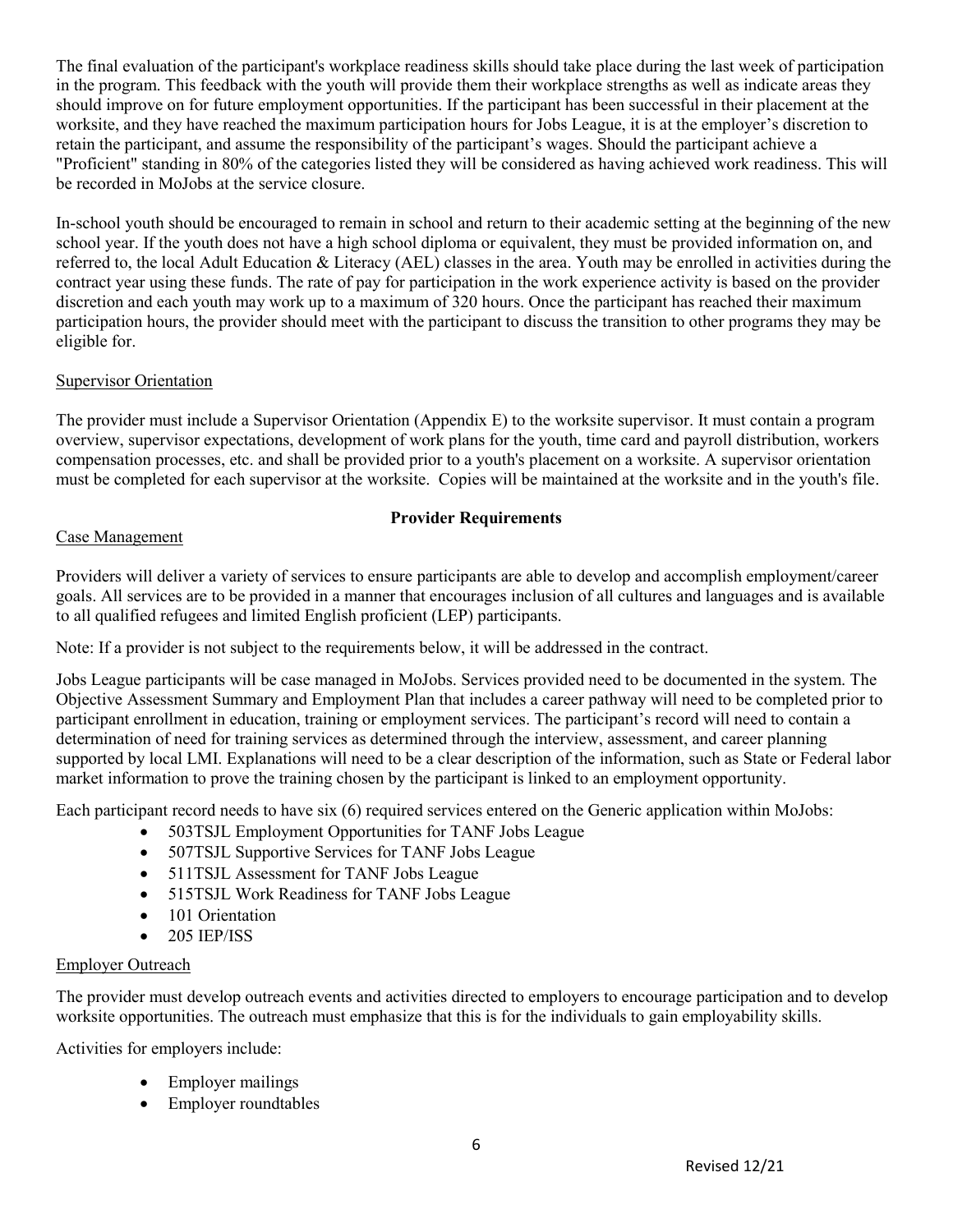- Presentations provided to professional organizations (i.e. Business Associations, Chambers) and/or fraternal organizations (i.e. Lions Clubs & Rotary Clubs)
- Radio public service announcements

## <span id="page-6-0"></span>Youth Outreach

The provider must focus their outreach efforts toward youth most likely to currently receive or need public assistance or other benefits. The provider must maintain business hours that are convenient to applicants and include evening and weekend hours. Providers establish partnerships with local schools, community partners and state agencies for recruitment.

Outreach opportunities directed toward youth may include:

- High school and college career fairs and community youth organizations
- Brochure and poster distribution
- Contacts with campus coordinators and placement staff at educational facilities
- Meetings with local schools to conduct outreach to parents whose children are at-risk and enrolled in a special programs
- Public service announcements, newspaper ads, appearances on radio and talk shows, and press releases for local newspapers focusing on employment issues
- Classroom presentations
- Social media outlets that are most likely to reach youth

## <span id="page-6-1"></span>Orientation of Youth

An initial orientation to the Jobs League Program must be explained prior to the youth's work experience. The items to be included in orientation are:

- Information on all available services;
- Expectations of workplace behavior (maintaining punctuality and regular attendance);
- Understanding confidentiality, appropriate behavior and sensitivity to other worksite staff
- (diversity, sexual harassment), drug and alcohol abuse policies, health and safety issues, worksite completion of forms, and contact person and phone number for their individual case worker;
- Equal Opportunity Notice [https://dss.mo.gov/files/dss-equal-employment-opportunity-](https://dss.mo.gov/files/dss-equal-employment-opportunity-%20policy.pdf)policy.pdf & Program Complaint & Grievance Notice http://www.ascr.usda.gov/complaint\_filing\_cust.html {sign a copy, and be given a copy for their own records);
- Release of Information form to be signed; and
- Timesheet and training plan review.

## <span id="page-6-2"></span>Barriers to Employment

The provider should ensure providers are flexible in working with youth that may have barriers to employment. Some common barriers to employment are:

- criminal history
- disability
- drug and alcohol addiction
- homelessness
- long-term welfare dependence
- lack of marketable skills
- poor job search/interview skills
- lack of basic computer skills
- childcare needs
- children with chronic conditions
- no reliable transportation
- background of poverty
- illiteracy
- transition from military to civilian
- limited English proficiency
- poor work history, gaps in employment
- no high school diploma or equivalent
- poor social skills
- mental illness
- age
- employer bias related to these conditions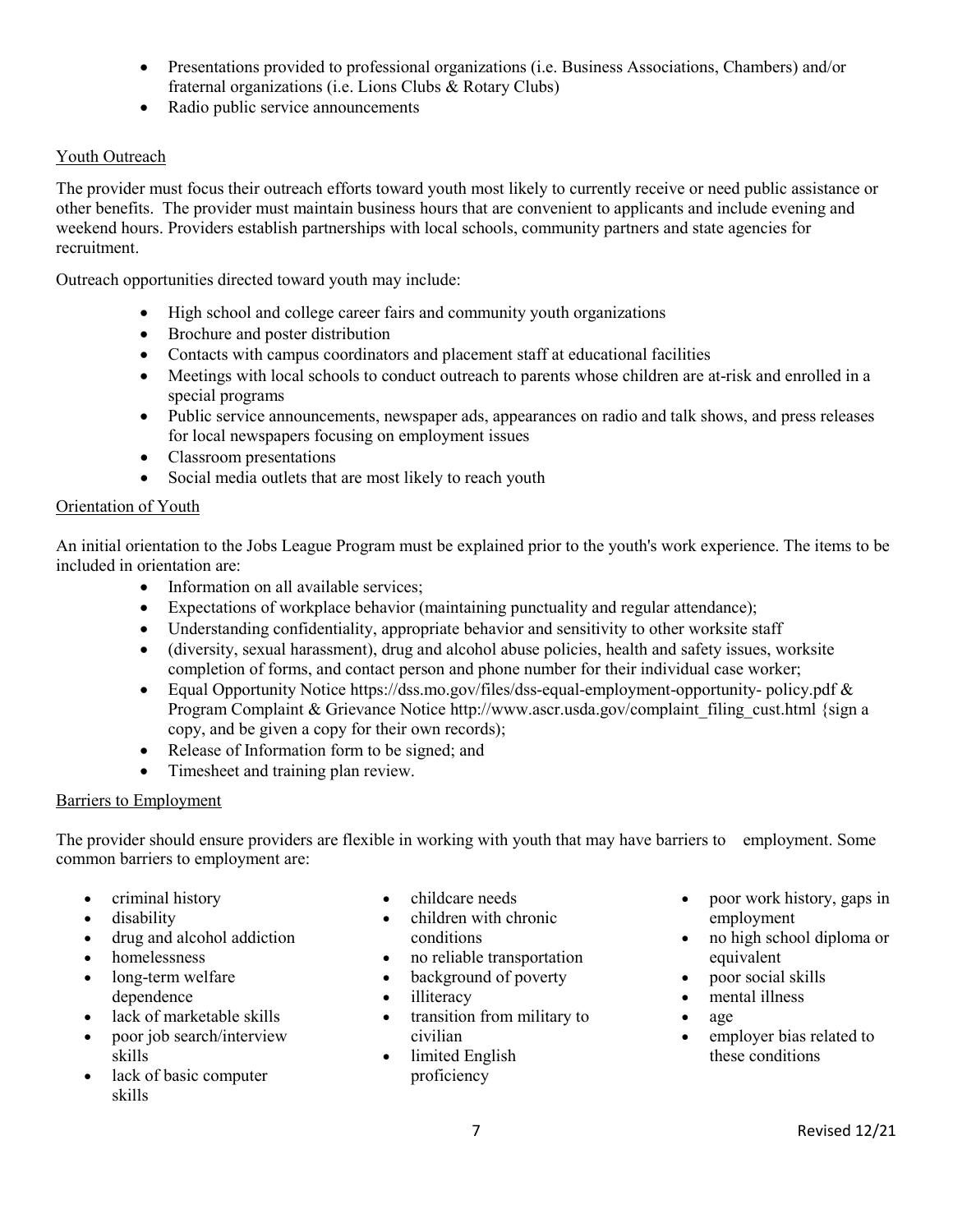Many of these barriers can be overcome with assistance from provider staff such as transportation or work-related expenses, refer to the supportive services section of this handbook for additional information on TRE and WRE. Barriers such as child care or drug and alcohol addiction may require the participant to work with another agency (e.g. refer to FSD for Child Care application or refer to another agency for substance abuse treatment).

Addressing barriers may entail confidential information, this information will not print out on the Objective Assessment Summary. Staff will keep confidential information in a case file in the office when addressing barriers, do not include this information in case notes.

These efforts should rely on developmentally or age-appropriate strategies: what is appropriate for a 25 year-old may not be appropriate for a younger youth. Consequently, the services provided to these youth participants and the work readiness goals set for these individuals should be age appropriate.

#### <span id="page-7-0"></span>Assessment of Youth Participants

Eligible youth will be assessed to identify age-appropriate education and career goals. A strategy will be developed and should provide linkages between academic and occupational learning that provides preparation for employment. This strategy should also provide effective connections to intermediary organizations that provide strong links to the job market and employers within the local labor market they live in.

Youth participating in the program should be placed in areas of occupational interest while also being placed with a worksite that can train the youth to be prepared for jobs in growth occupations, emerging industries, or community service related jobs. The provider must develop work experiences that expose youth to opportunities in targeted, high growth occupations and career pathways.

#### <span id="page-7-1"></span>Assessment Checklist

- $\Box$  Participant has the skills and qualifications to participate successfully in training services
- $\Box$  Participant has the necessary transportation, childcare and other supports needed to be successful in the activity
- $\Box$  Participant is in need of training services to obtain or retain employment leading to financial independence
- $\Box$  Participant was placed in activities that align with the Employment Plan
- $\Box$  Participant has selected a program of training services that is linked to employment opportunities in the local area or an area the individual is willing to commute or relocate

#### <span id="page-7-2"></span>Career Pathways

Career Pathways are a sequence of training and education programs that are designed to develop a person's academic and technical skills. MERIC has prepared research and resources for Career Pathways. A series of pathways on 10 industry groups provides information on several career paths within each industry. Each Career Pathway begins with a series of quick facts on the number of employers and workers in the industry and the average wage. The Target Industry Career Pathways are:

- Advanced Manufacturing
- Bio-Sciences
- Construction
- Education
- Energy
- Financial
- Health Care
- Hospitality
- Information Technology
- **Logistics**

Career Pathways are part of all industry groups, so the same common definition of career pathways introduces the concept for all industries. Industry specific information such as details of the industry sector, its historic and projected growth, and importance to the state are described in the "Why Have a Career" section. Providers may access Missouri Career Pathways here[: https://meric.mo.gov/workforce-research/career/career-pathways.](https://meric.mo.gov/workforce-research/career/career-pathways) Career Pathways should be incorporated into the employment plan of participants.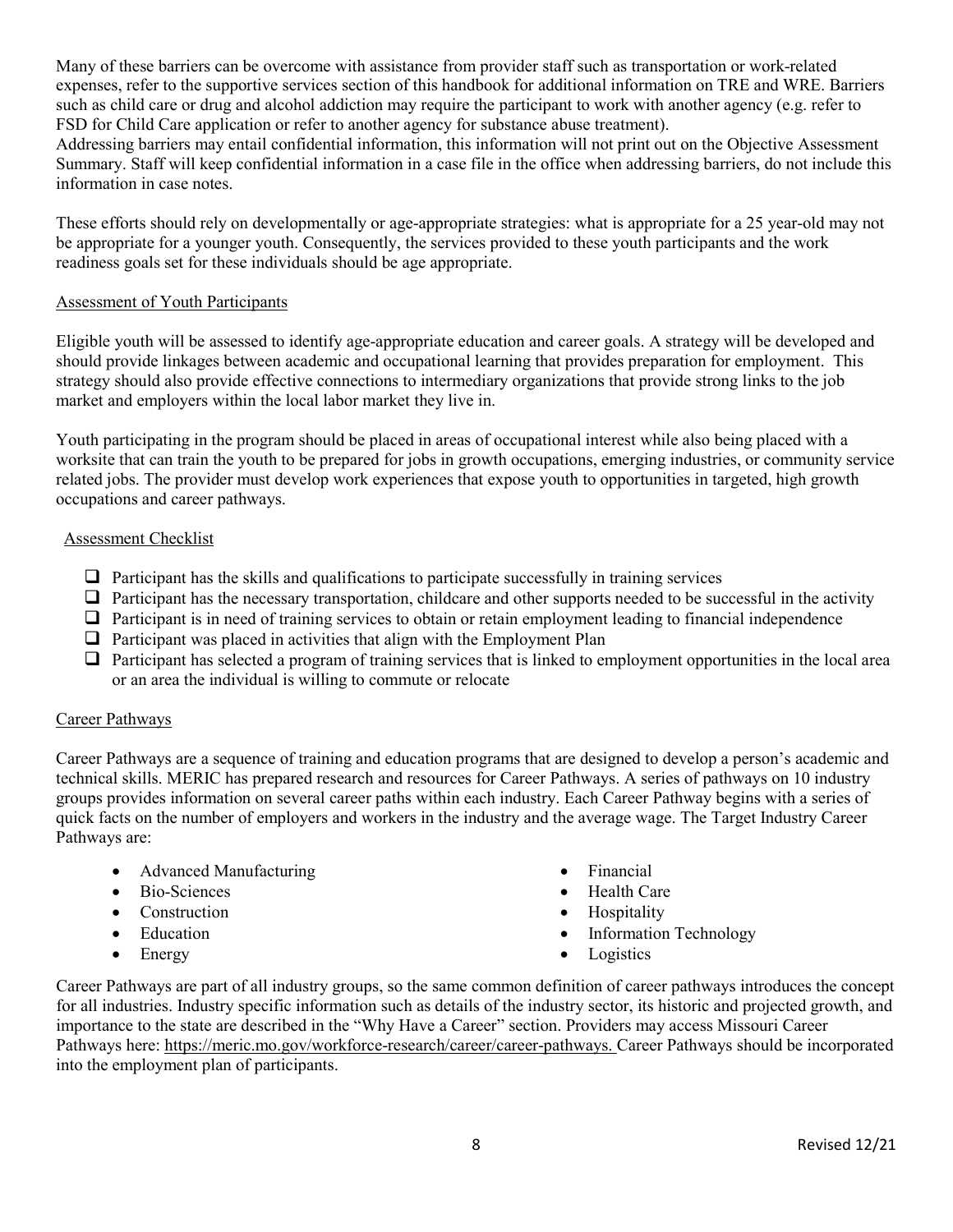Career Pathways should combine rigorous and high-quality education, training, and other services that:

- aligns with the skill needs of industries in the economy of the State or regional economy involved;
- prepares an individual to be successful in any of a full range of secondary or post-secondary education options, including apprenticeships;
- includes counseling to support an individual in achieving the individual's education and career goals;
- includes, as appropriate, education offered concurrently with and in the same context as workforce preparation activities and training for a specific occupation or occupational cluster;
- organizes education, training, and other services to meet the particular needs of an individual in a manner that accelerates the educational and career advancement of the individual to the extent practicable;
- enables an individual to attain a secondary school diploma or its recognized equivalent, and at least recognized postsecondary credential; and
- assists an individual enter or advance within a specific occupation or occupational cluster.

# <span id="page-8-0"></span>Employment Plan (EP)

An Employment plan needs to be completed for Jobs League participants. Provider staff will need to assist the participant in developing their Employment Plan (EP). Case managers will need to have conversations with the participant to address any barriers they may have, and/or discuss any delicate subjects that may need to be addressed. It is important for providers to utilize the local resources to help the participant complete the steps needed to achieve their goals. The EP will need to include, but is not limited to the following:

- Clearly outline where the participant wants to obtain employment;
- Detailed description of the type of employment;
- Expected hourly wage;
- Amount of training/education required for desired position(s);
- Steps required to remove barriers;
- Timeframe for completion of each step; and
- Connect the services to be provided with the outcomes to be achieved.

Some participants may not know what type of employment they would like, in this case the participant can establish a goal to review ONET and Labor Market Information to answer these questions. The skills and barriers that were identified in the assessment can help the case manager and participant identify possible goals and objectives for the EP.

The EP needs to include employment is the final outcome for the participant and the participant will need to agree to attempt to obtain employment in the chosen field. Goals and Objectives may and will change over time. Providers will need to update the EP in MoJobs any time a change has occurred. The participant will also need to agree to maintain contact with the provider if there are any changes to the EP.

## <span id="page-8-1"></span>Goals and Outcomes

Goals and outcomes should come directly from the participant. When setting long term and short term goals use the SMART Goal Strategy:

- *Specific:* Who will be involved? What will I accomplish? Where do I have to go? When will this be complete? Why is it important? How do I get there?
- *Measurable*: Participants and providers must be able to track progress of goals. Being able to track progress keeps participants focused and can be motivation to reaching the end goal.
- *Achievable:* Goals must be realistic so participants can accomplish them successfully.
- *Relevant:* The goal must matter to the participant, if they have control over their goals they are more likely to stay engaged and follow through.
- *Time based:* The goal must have a deadline to be completed so participant can stay on track and accomplish short term goals which leads to accomplishing long term goals.

Employment Plans need to contain, at a minimum, one long term and one short term goal. The number of goals will be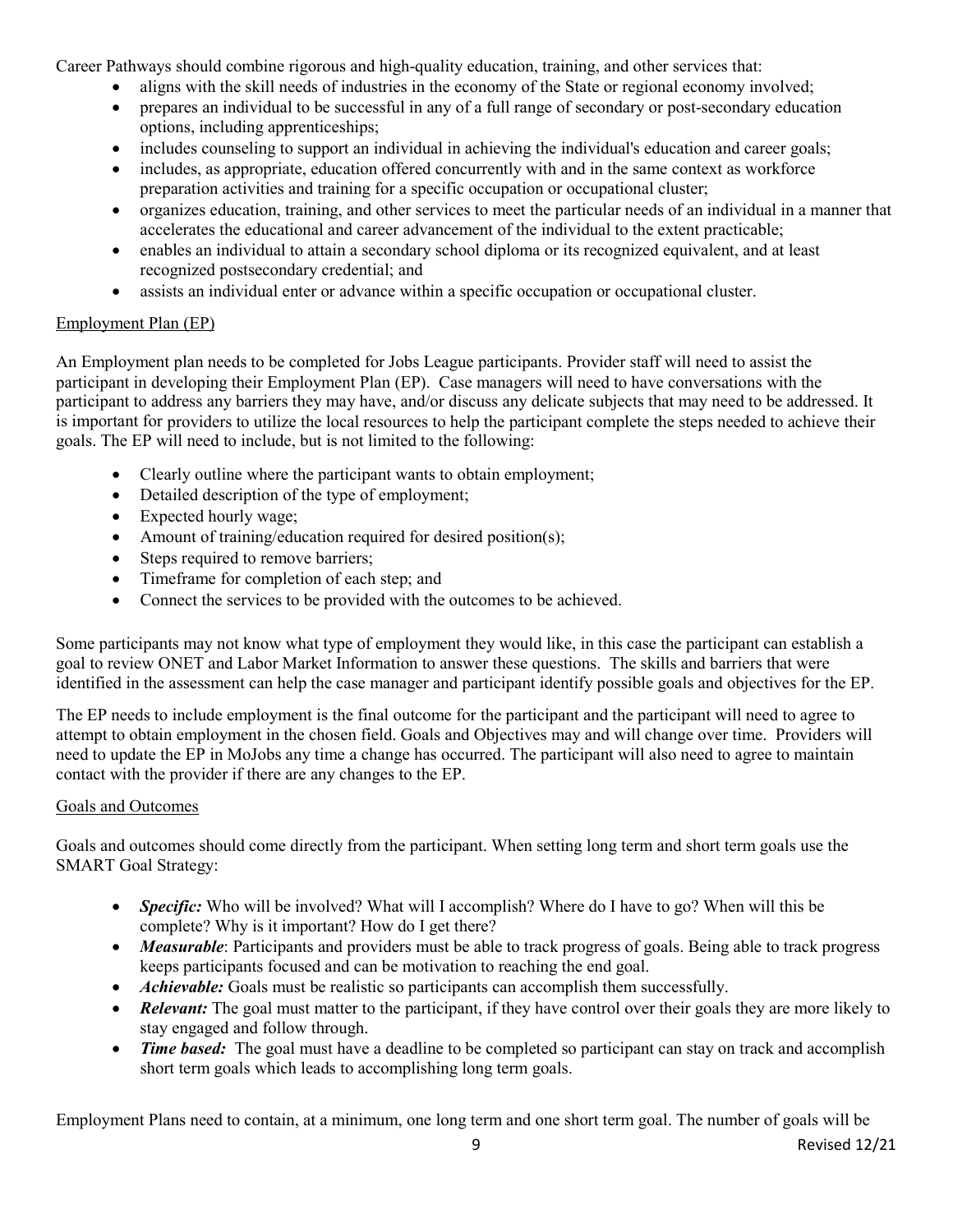based on the individuals needs and will need to follow the SMART goal strategy. Each goal will need to contain, at a minimum, one objective attached to each goal, the number of goals will be based on the individuals needs and address all necessary steps to complete the goal.

Prior to placing a potential participant into any training work activity, the participant must have a completed assessment addressing all employment barriers the participant may have. In addition, the EP must be completed with goals and objectives and all activities or services must align with the EP.

Participants will be placed in services based on their preparedness and ability to successfully participate in the service. A checklist should be used to ensure all steps have been followed prior to enrolling in any activity or service in MoJobs.

- All JL participants ages 14-24 must have an EP/ISS completed in MoJobs.
- All JL participants ages 14-24 must have a completed Objective Assessment Summary (OAS) in MoJobs.
- Activities must be entered on the JL application for any service provided to the participant and must include orientation (101), work readiness assessment (515), work experience activity if assigned (503), OAS and work readiness (511), IEP/ISS (205), and supportive services if provided (507)
- Additional documentation required for work experience: worksite packet, time sheets, I-9, E-verify (within 3 days of start), work permit if 14-15, 2 week work readiness evaluation, and final work readiness evaluation
- Referrals to other agencies to help with barrier removal must be completed and documented in case notes.

#### <span id="page-9-0"></span>Work Readiness for Youth

The provider will ensure program case managers will assess the needs of youth for particular services to meet employment goals and assist youth in achieving those goals. Case managers must at all times:

- Adhere to confidentiality policies;
- Remain sensitive to ethnicity and diversity;
- Build trust when working with youth;
- Incorporate youth development practices in various aspects of case management; and
- The youth's case manager will pick up time sheets, check for accuracy and approve for payment.

The provider must provide the participants work readiness training/information prior to placement to ensure they have the knowledge to succeed in the workplace. This may be combined with the participant orientation or as a separate component. The curriculum should include, but is not limited to the following:

- Adhering to workplace expectations;
- Attendance;
- Punctuality;
- Appearance;
- Conflict resolution:
- Positive communication skills;
- Getting along with staff and coworkers;
- Teamwork:
- Following directions and supervisor feedback;
- Correctly filling out timesheets and tax papers;
- Financial literacy;
- Workplace safety;
- Customer service; and
- Other soft skills that will help the youth get the most out of their job

## <span id="page-9-1"></span>Worksite Agreements

When utilizing service learning opportunities, worksite supervision, including participant to staff ratio, is critical. Worksite agreements shall be required for each worksite developed, along with a supervisor orientation. The provider is responsible for ensuring proper worksite supervision is provided.

The Worksite Agreement is a binding agreement of accountability among the service provider and worksite. The purpose of this form is to ensure that the worksite sponsor agrees to provide the appropriate level of supervision for each placed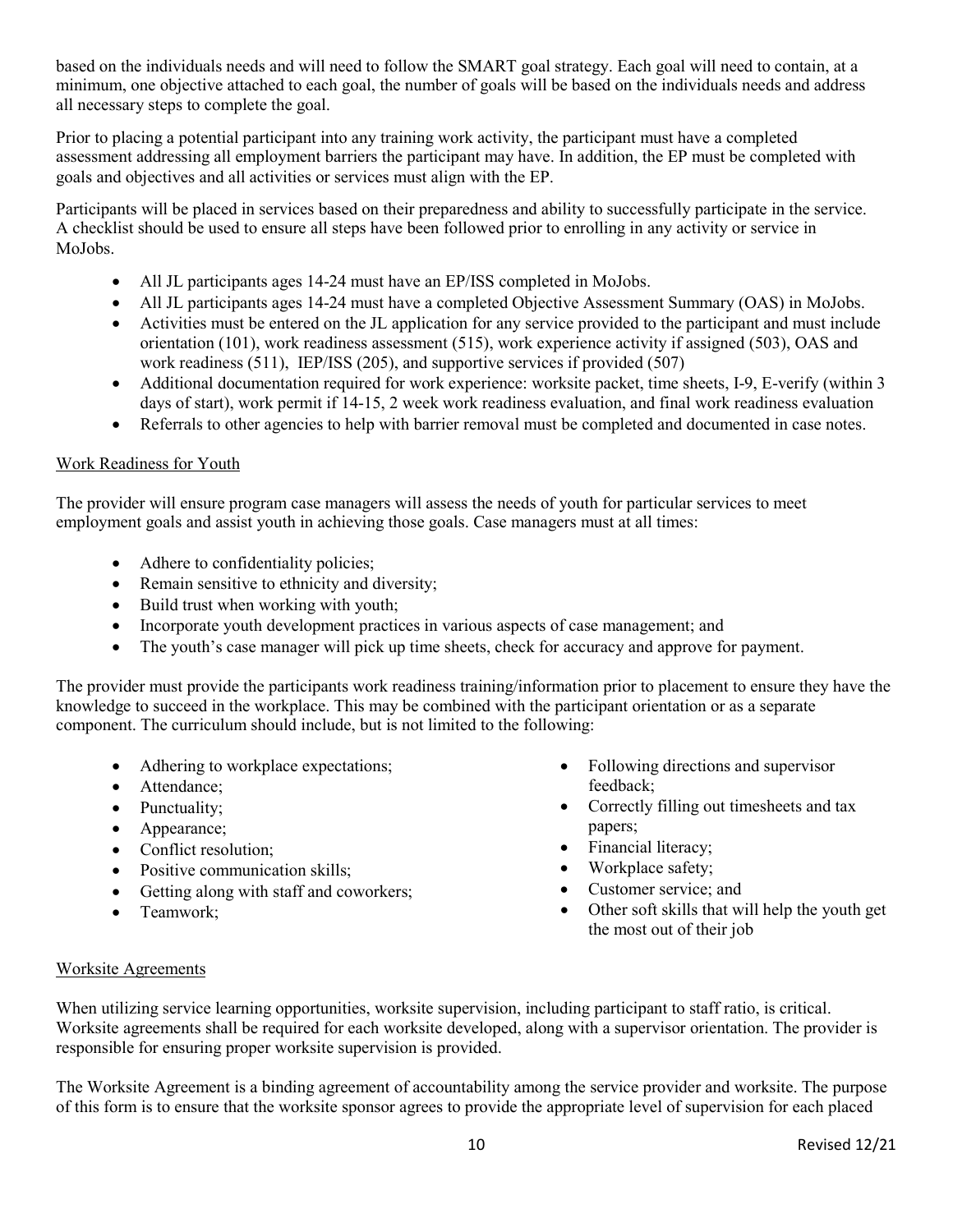youth, comply with Child Labor Laws, and confirm an established relationship between the worksite employer and the service provider.

The Worksite Agreement at a minimum should include the following information:

- **Employer Contact Information;**
- FEIN:
- Position Information: title, number of positions and supervisor name;
- General Assurances (must be initialed by appropriate worksite/employer representative); and
- Signatures of Contractor, Worksite/Employer authorized signatory.
- A template worksite agreement can be found in Appendix C. The provider must use the provided Worksite Agreement.

#### <span id="page-10-0"></span>Worksite Packet

The provider will make certain each worksite will be provided a packet of information which will include at a minimum:

- A copy of the Worksite Contract/Agreement;
- A copy of the signed orientation for each supervisor;
- A copy of the training plan for each participant; and
- Workers Compensation information to include the process for reporting an incident and who to contact in case of an accident. As youth may be working outside regular business hours the region must provide contacts for outside the normal working hours.

The provider will ensure that all forms, brochures or other materials distributed to the public includes the statements "equal opportunity employer/program" and "auxiliary aids and services are available upon request to individuals with disabilities" and the telephone numbers for TDD/TTY access and/or telephone relay services.

The provider will ensure program case managers will assess the needs of youth for particular services to meet employment goals and assist youth in achieving those goals. Case managers must at all times, adhere to confidentiality policies, remain sensitive to ethnicity and diversity, build trust when working with youth and incorporate youth development practices in various aspects of case management.

Reasons that constitute participant dismissal will be established in the orientation, training plan and with the employer in cooperation with the program case manager. If concerns arise at the worksite, the case manager and employer will discuss the problem and then speak with the participant to determine the issue and find resolutions if possible. Should a participant be dismissed from a worksite, it may be appropriate for that participant to be considered for another worksite.

Case managers must have bi-weekly contact with the employers and participants and face-to-face meetings with each participant and employer as appropriate (but no less than monthly) to determine:

- Status of worksite placement;
- Are goals are being met;
- Is the participant having any problems; and
- With the employer, how participant is doing on the job.

These meetings must be documented, kept in hard copy. The visit must be notated in MoJobs.

#### <span id="page-10-1"></span>Job Placement

Any training or education completed by a participant should lead to sustainable employment, therefore, it is expected that providers will assist participants with job placement. Providers should establish relationships/agreements with other agencies, providers and/or employers to provide job placement services once a participant has completed educational or training services. Providers will not identify SNAP recipients as such when placing them with an employer.

All employment information must be entered into MoJobs regardless if the provider placed the participant with the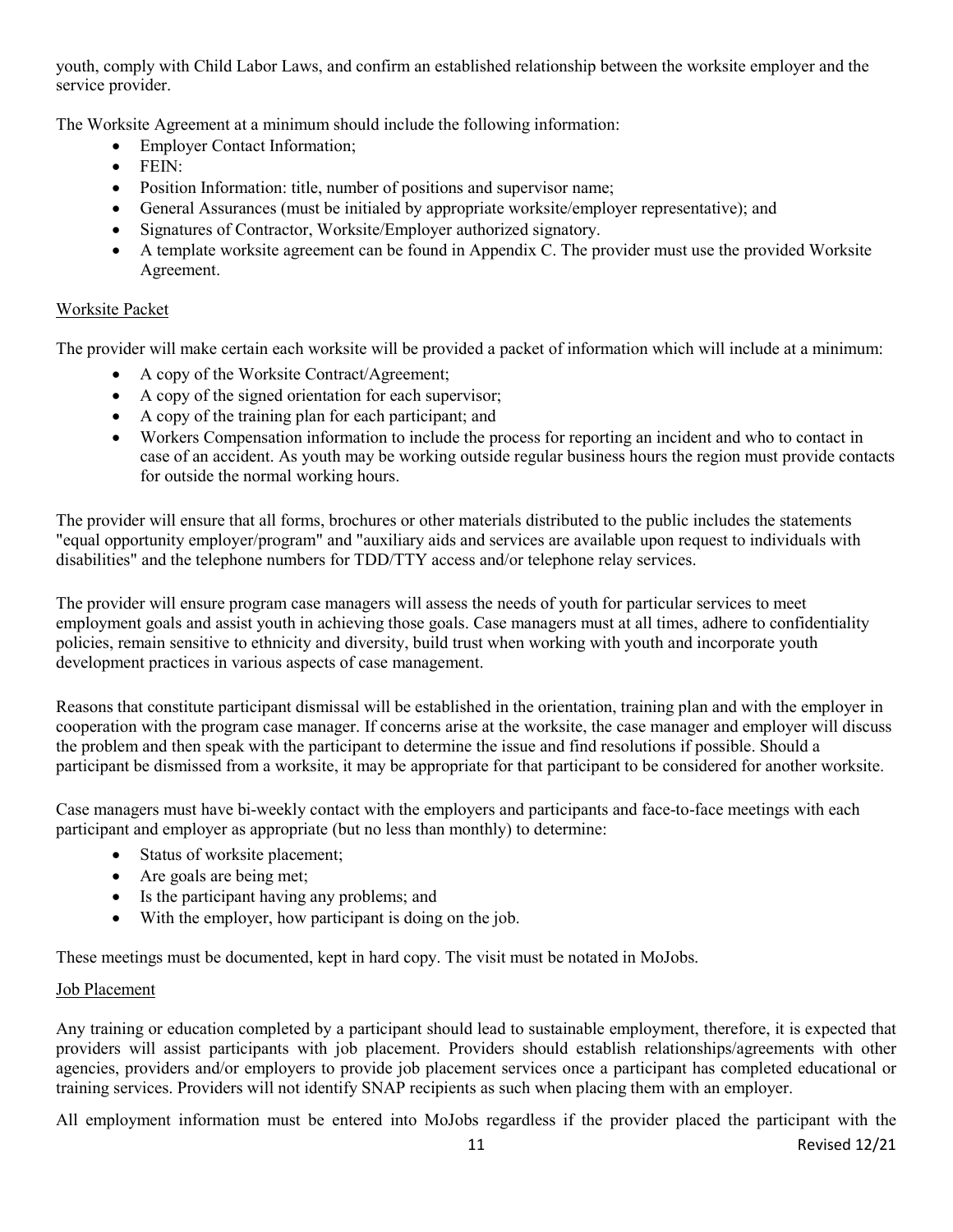employer. If the participant obtains employment and still receives benefits, the provider should continue to assist them in obtaining promotions or additional employment to achieve self-sufficiency.

## <span id="page-11-0"></span>Monitoring

Monitoring and follow-up are required after a participant is placed to ensure the supervisor as well as the youth is supported in their work experience.

Monitoring is necessary to ensure federal funding is being used for its intended purpose and outcomes, and to ensure the programmatic rules are being followed. Providers are subject to self-monitoring, DSS Monitoring

Each site must conduct self-monitoring on 20% of their cases. A template for a monitoring tool can be found on the [provider portal.](https://dss.mo.gov/skillup-provider-portal/)

Contractors will receive an on-site visit to review cases and office procedures. This monitoring may include, but is not limited to; auditing of participant case files, (electronically or on-site), review of fiscal records and surveying of Providers and/or participants.

In addition, providers have monthly focused case reviews. These reviews target a specific component or requirement to see that it is being correctly completed.

Monitoring will review multiple aspects of each case including:

- Employment plan
	- Does the participant have a career pathway?
	- Are there short- and long-term goals with objectives attached to each?
	- Do the goals follow the SMART guidelines?
	- Do the objectives outline the necessary steps to complete the goal?
	- Has the IEP been updated as the participant completes the objectives/goals?
- MoJobs Entries
	- Are all required services complete and correct?
	- Were service/activity/enrollment entries made timely?
	- Do the services in MoJobs align with the EP?
	- Are case notes complete and concise?
	- Do case notes back up the entries made in MoJobs?
	- Completion of the Questionnaire Report

## <span id="page-11-1"></span>Timely Enrollment of Participant

Enrollment will be done either by paper intake process on-site when access to a computer is not possible or by using the MoJobs intake and enrollment procedures.

- If paper enrollment is done, MoJobs data entry must occur within the same week as paper enrollment.
- Failure to enroll in MoJobs will be seen as non-entry into the program. Any wages paid prior to eligibility determination and MoJobs enrollment will be considered a disallowed cost and payment will be the responsibility of the provider and/or their subcontractor.
- Youth must be enrolled in the program before any service can be entered.
- A youth cannot begin a work activity until their information has been entered into MoJobs. Any funds expended prior to the eligibility determination and registration date are disallowed costs that must be re-paid with non-federal funds.

The Jobs League services and activities include:

- Worksite development;
- Youth and employer outreach and recruitment, program eligibility and orientation; and
- Youth eligibility, assessment, work readiness services, case management entries,
- Supportive services and follow-up.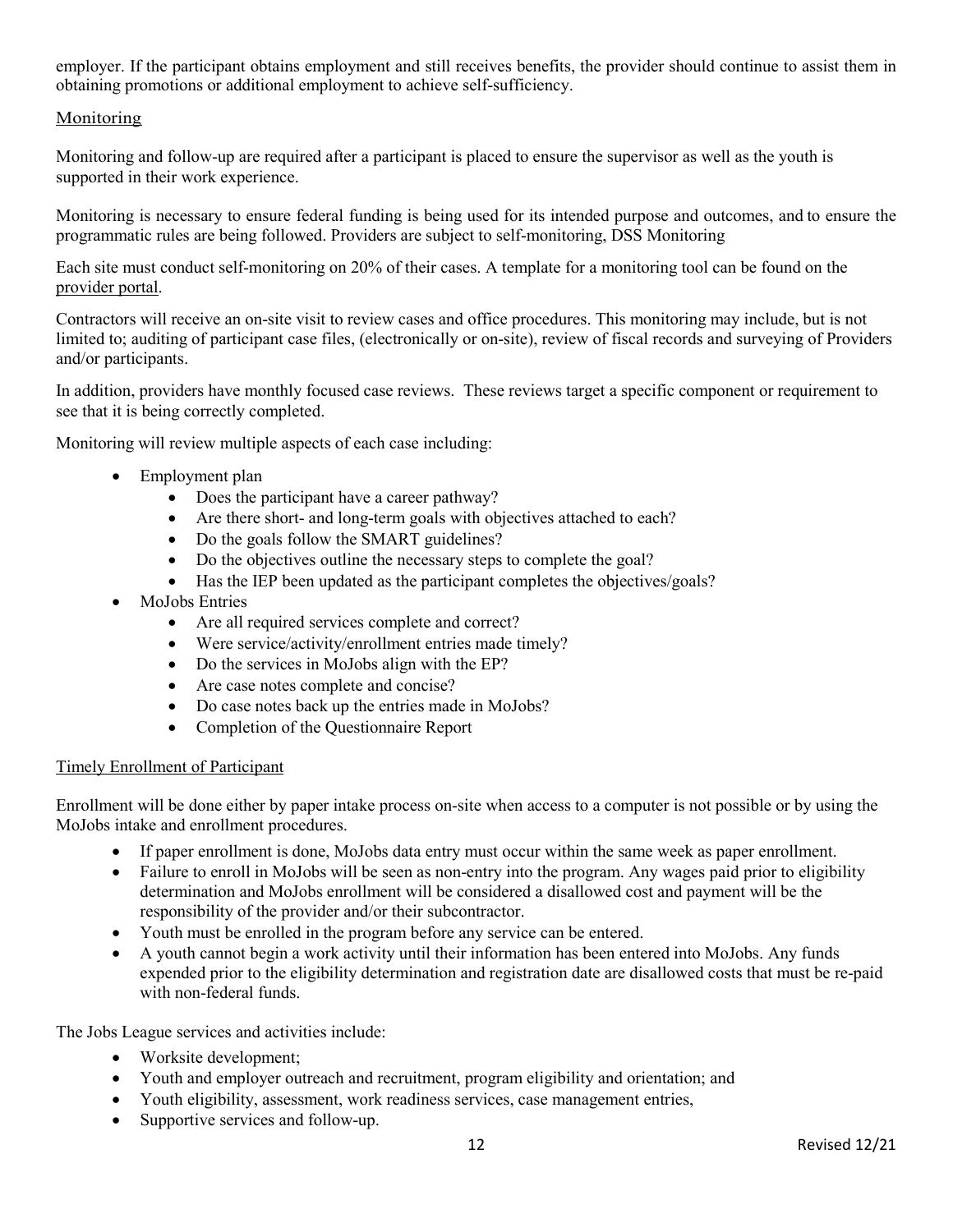## <span id="page-12-0"></span>Co-Enrollment

Co-Enrollment of WIOA enrolled youth is strongly encouraged so wrap around services can be provided to youth as needed.

## <span id="page-12-1"></span>Case Notes

Anyone with access to MoJobs can see any note in a participant's file. Since MoJobs does not have a place for confidential notes, notes with confidential/sensitive information about chemical dependency, mental health, family violence, or any medical condition or diagnosis must not be entered. These types of documentation must be kept in the case file and the file cabinet must be locked when not being accessed.

When writing Case Notes, keep in mind:

- Case Notes are part of the permanent record;
- Monitors and other staff providing services will read Case Notes; and
- The participant (or, in the case of a youth, the guardian) has the right to receive copies of Case Notes.

If you enter a note incorrectly, use the MoJobs Change Request Form to submit a deletion request. Deleting notes requires a written request and a reason for deletion. Remember that any entry made may become public record, so make your notes both accurate and able to withstand public scrutiny.

#### <span id="page-12-2"></span>MoJobs Change Request Form

The MoJobs Change Request Form is submitted

to WIT when a service or note has been entered incorrectly in MoJobs. The MoJobs Access Request Form is also

submitted to the FSD when provider staff have lost access to MoJobs. Staff must log in once every 30 days or they will lose system access. All FSD contractors must submit the form to SkillUP.Missouri@dss.mo.gov for approval, do not send to DWD Support.

All WIT contractors must submit the form to [SkillUP.Missouri@dss.mo.gov](mailto:SkillUP.Missouri@dss.mo.gov) for approval, do not send to DWD Support.

Staff should refer to the Change Request Guidance posted on the provider portal for additional information on the change request process.

#### *Case notes entered in MoJobs must follow OWD Statewide Service Notes policy, which is:*

Case Notes provide a fact-based description of a participant's interaction with the workforce system. Accurate, adequate, and timely recording of Case Notes is critical to provide quality participant service, track funding costs, and assist in compliance monitoring.

|                      | MISSOURI DEPARTMENT OF ECONOMIC DEVELOPMENT<br>DIVISION OF WORKFORCE DEVELOPMENT<br><b>MoJobs CHANGE REQUEST</b> |                                                                                               |                                       | Send completed form to:<br>DWD Central Office<br>by fax: 573-751-3461<br>or scan and email to: |
|----------------------|------------------------------------------------------------------------------------------------------------------|-----------------------------------------------------------------------------------------------|---------------------------------------|------------------------------------------------------------------------------------------------|
| Program              |                                                                                                                  | Councelor Name                                                                                | Looation/WIR                          | thchangerequestiftided.mo.gov                                                                  |
|                      |                                                                                                                  |                                                                                               |                                       | <b>Central Region</b>                                                                          |
|                      | TO BE COMPLETED BY SENDING AGENCY                                                                                |                                                                                               |                                       |                                                                                                |
| <b>Customer Name</b> |                                                                                                                  | Counselor Phone Number/Extension                                                              | Dood State ID/Last 4<br>Digits of 55N | <b>Bad State ID Last 4</b><br>Digits of <b>SSN</b>                                             |
|                      |                                                                                                                  | Do not include full SSN. You will be contacted by phone for additional Information if needed. |                                       |                                                                                                |
| DATA TO BE CHANGED   |                                                                                                                  |                                                                                               |                                       |                                                                                                |
| <b>D</b> SSN         | □ Case Note Delete                                                                                               | <b>D</b> Enrollment Date                                                                      | □ Backdate                            | <b>DAdd/Edit a Service</b>                                                                     |
| <b>D</b> Unexit      | <b>DOutcome</b>                                                                                                  | <b>DTREWRE Hours</b>                                                                          | $\Box$                                |                                                                                                |
|                      | Data To Be Changed:                                                                                              |                                                                                               |                                       | <b>Change Data To:</b>                                                                         |
|                      |                                                                                                                  |                                                                                               |                                       |                                                                                                |
|                      |                                                                                                                  |                                                                                               |                                       |                                                                                                |
|                      |                                                                                                                  |                                                                                               |                                       |                                                                                                |
|                      |                                                                                                                  |                                                                                               |                                       |                                                                                                |
|                      |                                                                                                                  |                                                                                               |                                       |                                                                                                |
|                      |                                                                                                                  |                                                                                               |                                       |                                                                                                |
|                      |                                                                                                                  |                                                                                               |                                       |                                                                                                |
|                      |                                                                                                                  |                                                                                               |                                       |                                                                                                |
|                      |                                                                                                                  |                                                                                               |                                       |                                                                                                |
|                      |                                                                                                                  |                                                                                               |                                       |                                                                                                |
|                      | <b>Documented Justification for Change:</b>                                                                      |                                                                                               |                                       |                                                                                                |
|                      |                                                                                                                  |                                                                                               |                                       |                                                                                                |
|                      |                                                                                                                  |                                                                                               |                                       |                                                                                                |
|                      |                                                                                                                  |                                                                                               |                                       |                                                                                                |
|                      |                                                                                                                  |                                                                                               |                                       |                                                                                                |
|                      |                                                                                                                  |                                                                                               |                                       |                                                                                                |
|                      |                                                                                                                  |                                                                                               |                                       |                                                                                                |
|                      |                                                                                                                  |                                                                                               |                                       |                                                                                                |
|                      |                                                                                                                  |                                                                                               |                                       |                                                                                                |
|                      |                                                                                                                  |                                                                                               |                                       |                                                                                                |
|                      |                                                                                                                  | [ Functional Manager or local authorized designee has reviewed Name:                          |                                       |                                                                                                |
| <b>D</b> Approved    |                                                                                                                  | D Denied (Do not forward denied requests to DWD but keep on file in local office)             |                                       |                                                                                                |
|                      | AUTHORIZED REPRESENTATIVE'S SIGNATURE                                                                            |                                                                                               |                                       |                                                                                                |
|                      |                                                                                                                  |                                                                                               |                                       |                                                                                                |
|                      | <b>DWD INTERNAL USE ONLY</b>                                                                                     |                                                                                               |                                       |                                                                                                |
|                      | PROGRAMMATIC SECTION AUTHORIZED SIGNATURE<br>Denied                                                              |                                                                                               |                                       |                                                                                                |
| Approved<br>□        | man 3<br>□                                                                                                       |                                                                                               |                                       |                                                                                                |
| OPC NUMBER:          |                                                                                                                  |                                                                                               |                                       |                                                                                                |
|                      |                                                                                                                  |                                                                                               |                                       |                                                                                                |
| CHANGED BY           |                                                                                                                  |                                                                                               | DATE                                  |                                                                                                |
|                      |                                                                                                                  |                                                                                               |                                       |                                                                                                |
| NOTIFICATION BY      |                                                                                                                  |                                                                                               | DATE                                  |                                                                                                |
|                      |                                                                                                                  |                                                                                               |                                       | Updated 10/4/2017                                                                              |

Case Notes should be entered **on the date** of discussion with the participant or the date services are provided. This real-time data entry allows for continuous and seamless service delivery. If time of day or caseload does not allow for creating a Case Note immediately, it should be completed the next business day, or as soon as possible.

Many of the Office of Workforce Development's (OWD) statewide electronic case management system services (e.g., self- directed job search) are automatically recorded in the seeker history. It is not necessary to write a Case Note for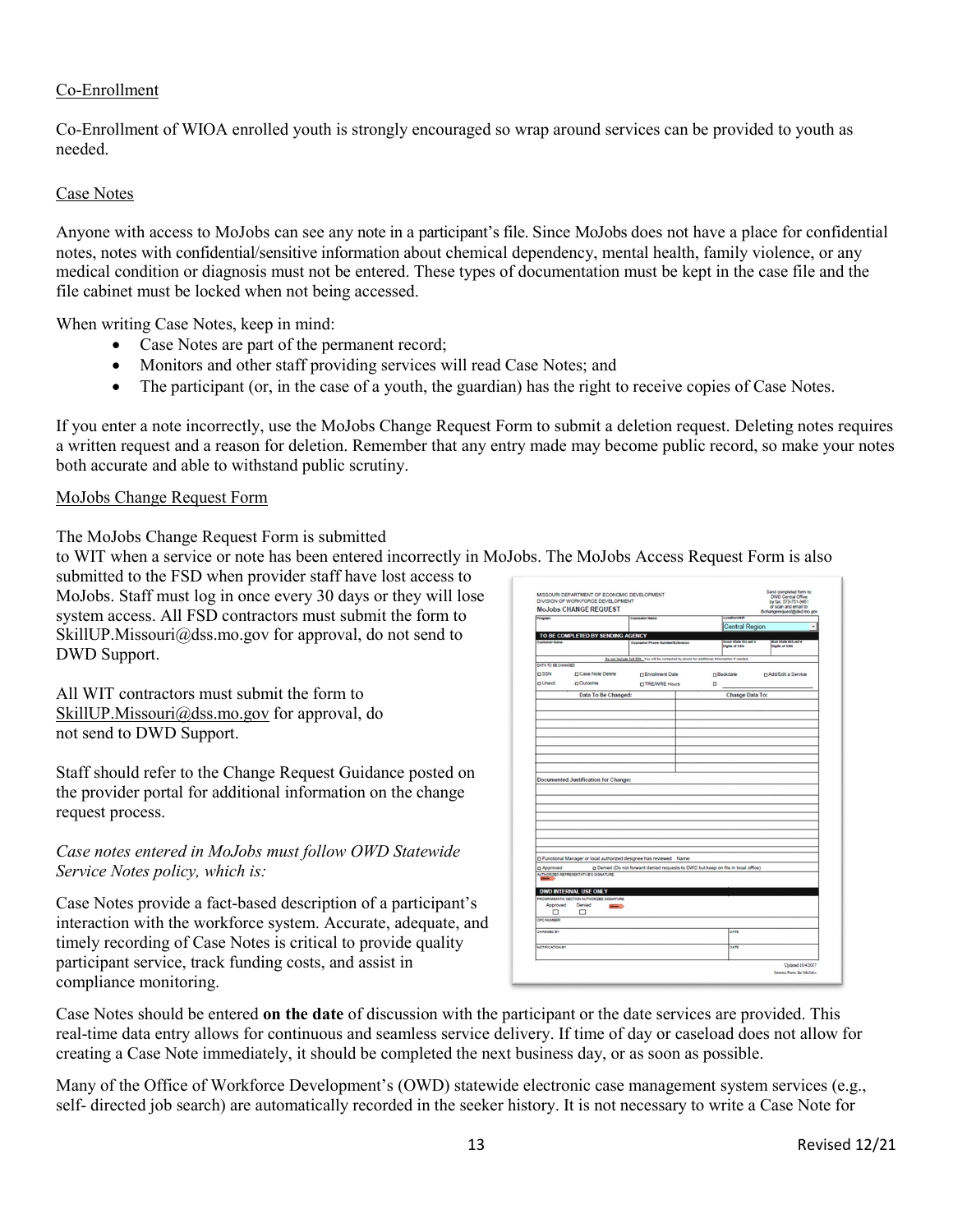these automatic entries. If there is interaction with the participant and information is obtained beyond this, then a Case Note in line with the following requirements of this Policy must be recorded.

Case Notes have a variety of purposes, including, but not limited to:

- Sharing information with the workforce system to facilitate seamless service delivery;
- Reminding the workforce system of information and ideas that have been discussed with the participant;
- Providing documentation to meet regulatory requirements, that will result in smoother local, state, and federal monitoring processes—and possibly fewer audit findings;
- Documenting information obtained from partners not using OWD's statewide electronic case management system;
- Documenting services offered as well as the source—and timeframe— of funding (i.e., specifying Workforce Innovation and Opportunity Act [WIOA] Title I programs or non-WIOA sources, Trade Adjustment Assistance, or National Dislocated Worker Grants), including training costs, Supportive Services, and other appropriate expenditures;
- Documenting progress toward the Goals and Objectives/Services on the individualized Employment Plan (EP);
- Adding, clarifying, or summarizing information in the electronic case management record;
- Helping locate participants for required follow-up contact; and
- Assisting WIT staff to:
	- o Consider and process change requests;
	- o Investigate participant complaints; and
	- o Review records for compliance and quality of service.

#### <span id="page-13-0"></span>Mandatory Initial Case Note

It is mandatory that any customer moved to participant status must have an Initial Case Note entered at the time of enrollment. This Initial Case Note must include information regarding: summary of eligibility, plan of activities to be offered, and how the plan will be implemented. Additionally, the Case Note is also a focal point for accountability to funding, therefore Supportive Services information must be included. This mandatory enrollment Initial Case Note must be entered for **all** active program participants at the time of enrollment.

Information about a participant's employment and/or training is recorded over time in a series of Case Notes. These will cover topics including, but not limited to:

- Initial Case Note
- Assessments (specify which assessment)
- Case reviews
- Customer contacts (specific reason for contact)
- Customer information updates
- 'Cut-and-paste' text must be specific to that customer's case
- Document Submittal
- Funding approvals/funding denials;
- EP/Participation
- Job development
- Case record corrections;
- Problem solving (e.g., addressing barriers, needs, and plans to address those needs)
- Progress evaluations
- Referrals
- Service started/service ended
- Skills reviews
- Supportive Services
- Unemployment Insurance Required Job Services reporting
- Youth follow-up

- <span id="page-13-1"></span>Case Note Recording Requirements
- 1. Concise and Stated in Simple, Clear Language. The Case Note must document services received by the participant in the Missouri Job Center. Avoid long narratives and unnecessary information. Case Notes must be detailed enough to communicate necessary information. Acronyms and abbreviations are not appropriate unless all staff reading the Case Notes can easily understand them [example: individualized Employment Plan (EP)].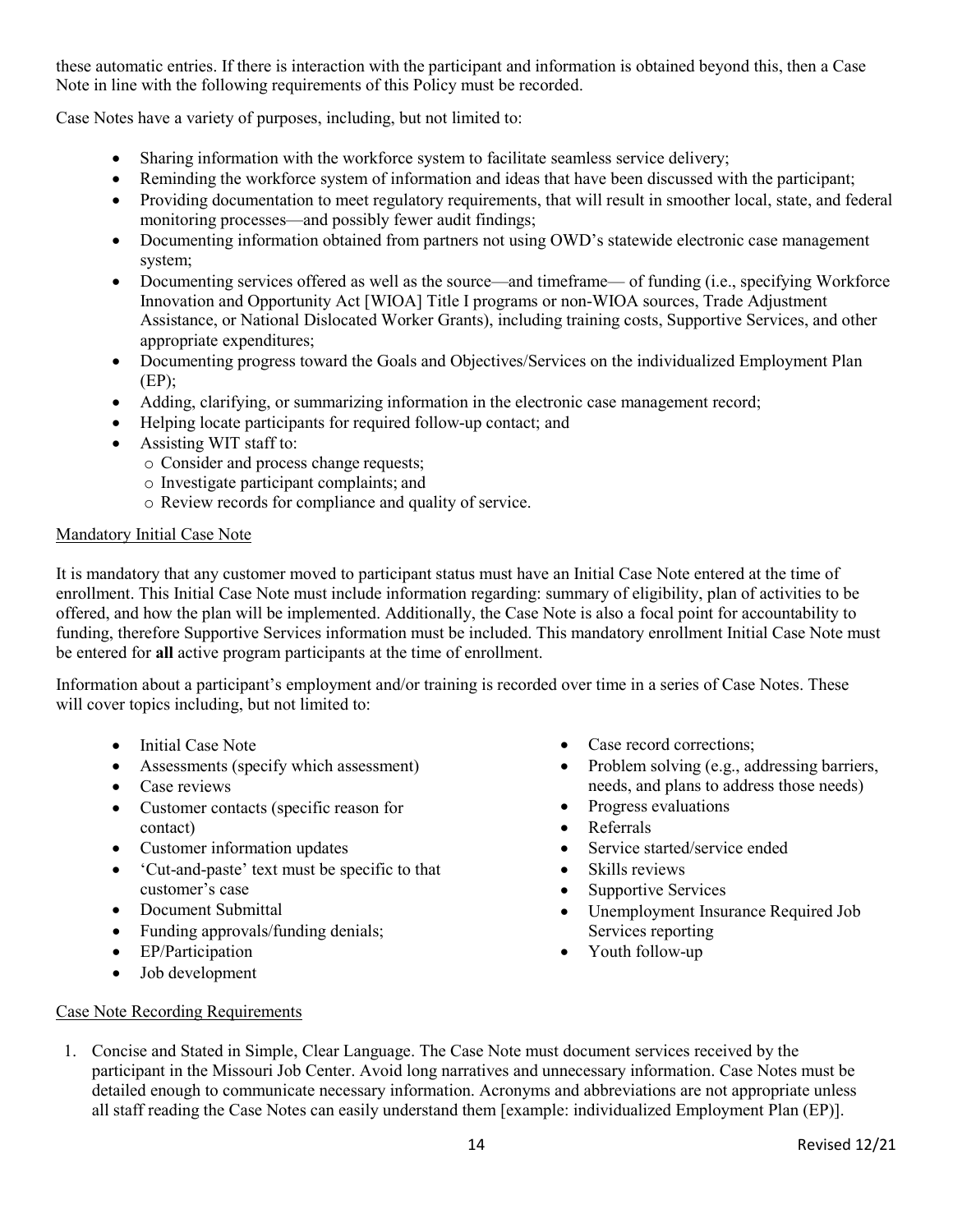- 2. Related to the Participant's Ability to Participate in Services. Information must pertain to the participant only. Nonessential information about spouses, children, other family members, friends, etc., must not be recorded.
- 3. Fact-based, Objective, Accurate. Case Notes must contain only relevant facts. Assumptions or opinions by staff and third parties must not be included.

#### **Appropriate**—Case Notes *should*:

- Refer to specific dates
- Contain all necessary information
- Be detailed enough for anyone authorized to access the file to understand
- Include justifications for Supportive Services
- Include training date
- Contain irrelevant details:
- Discuss medical appointments
- Discuss pregnancy
- Include discussions of the participant's situation with third parties
- Include any hearsay speculations
- Relate to drug treatment rehabilitation or substance abuse
- Relate to child custody, or legal actions
- Contain information about individuals other than the participant
- Be subjective, draw conclusions or make judgments Contain unnecessary or subjective comments

## <span id="page-14-0"></span>**Inappropriate**—Case Notes must *not*: Supportive Services

Supportive Services are defined as those services necessary to enable an individual to participate in the Jobs League program. Work related expenses (WRE) and transportation related expenses (TRE) supportive services should be made available to assist customers in removing or reducing barriers to participate in youth employment activities. Supportive services cannot be used to support a participant's regular employment, only employment that is obtained after a participant has enrolled in Jobs League.

## <span id="page-14-1"></span>Payment of Service

Supportive Service payments are requested individually for specific needs. Supportive Service payments are made on a case-by-case basis only when determined necessary and reasonable. All supportive services are considered reimbursable expenses and payment should never be made directly to the participant.

- If a participant is requesting WRE for car repairs, the provider should pay the auto service directly for the repairs, not the participant. Payments should be made directly to the vendor providing the service or for a voucher.
- If a participant needs clothing for an interview, the provider can provide vouchers for a clothing store, do not give participants cash or gift cards for these items.
- TRE payments can be in the form of bus passes, gas cards or reimbursements, but TRE is only for the cost of transportation to and from the training or work activity and staff are responsible for verifying participation in the training or work activity.

## <span id="page-14-2"></span>Supportive Service Eligibility

Supportive Services are only to be provided to customers who:

- Are participating in Jobs League Program and
- Are unable to obtain Supportive Services themselves or via their support network; and
- Are unable to obtain Supportive Services through other programs including community agencies that provide these services; and
- Demonstrate a need for assistance to enable participation in Jobs League Program.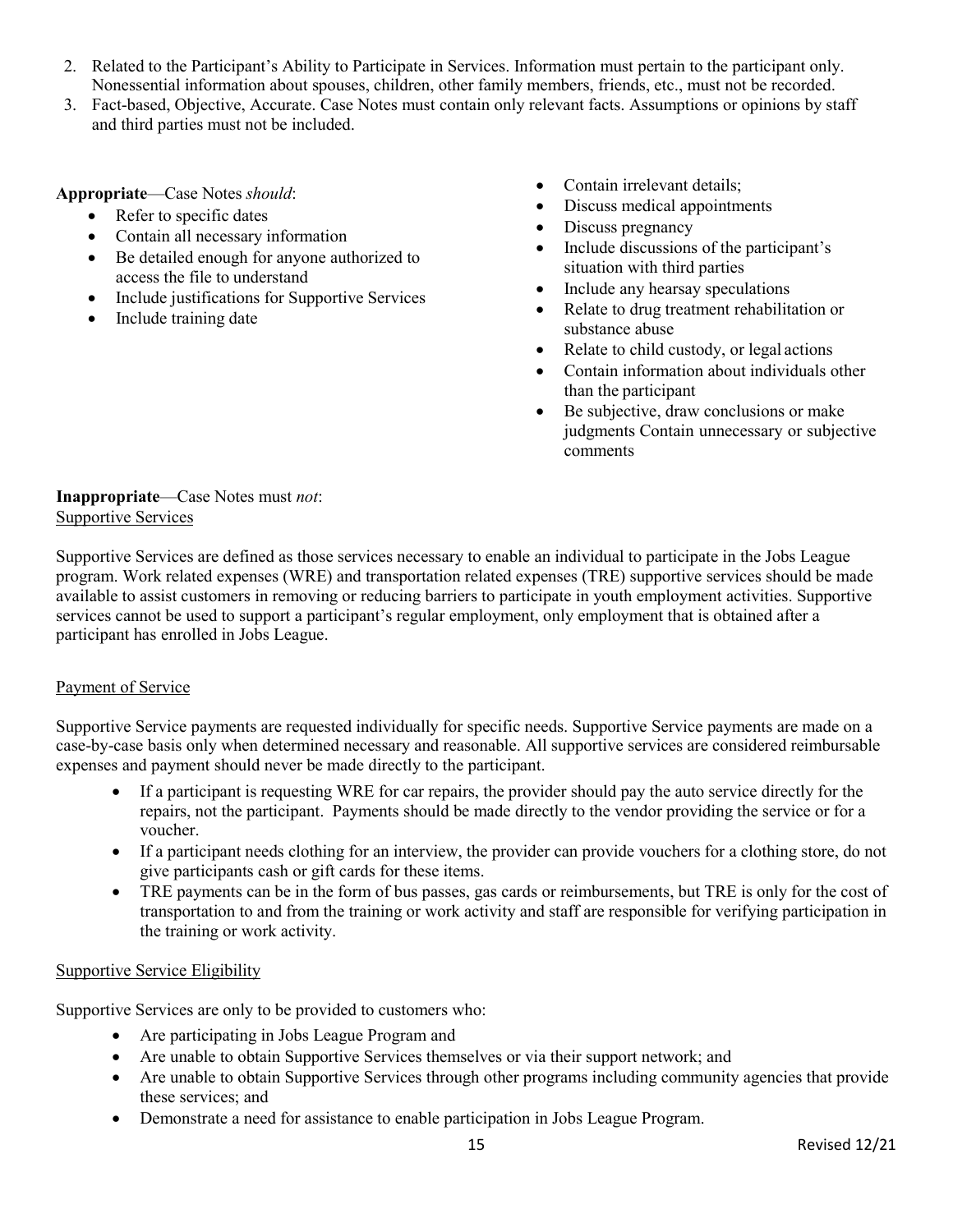- Case notes regarding Supportive Service payments must include at a minimum all of the following:
	- o The type of Supportive Service paid (e.g., TRE, WRE);
	- o The amount of Supportive Service paid;
	- o The timeframe for which the Supportive Service was paid;
	- o The justification of need for the Supportive Service; and
	- o Lack of other community resources.

In all cases, staff must review case notes prior to making any Supportive Service payments to avoid duplicate payments and ensure all payments are reasonable and necessary.

## Supportive Services Chart

Providers must use the most cost effective service and only be provided so the participant can gain employment. Supportive Services must be necessary, reasonable and cannot have another possible source of funding. Supportive services are only allowed to support employment and training activities. Providers are not required to provide all services listed; providers should follow their own policies on the type of services provided. Participant needs to pay as much as he/she can.

| <b>Supportive Services</b><br>$\checkmark$ =Allowable<br>X=Not Allowable |                                                                                                                                                                                                                                                                                                                                                                                                                                                                                                                                                                                                                                                                                                                                                                                                                                                                                                                                                                                                                                                                                                                                                                                                                                         |                                          |
|--------------------------------------------------------------------------|-----------------------------------------------------------------------------------------------------------------------------------------------------------------------------------------------------------------------------------------------------------------------------------------------------------------------------------------------------------------------------------------------------------------------------------------------------------------------------------------------------------------------------------------------------------------------------------------------------------------------------------------------------------------------------------------------------------------------------------------------------------------------------------------------------------------------------------------------------------------------------------------------------------------------------------------------------------------------------------------------------------------------------------------------------------------------------------------------------------------------------------------------------------------------------------------------------------------------------------------|------------------------------------------|
| <b>Items</b>                                                             | <b>Explanations</b>                                                                                                                                                                                                                                                                                                                                                                                                                                                                                                                                                                                                                                                                                                                                                                                                                                                                                                                                                                                                                                                                                                                                                                                                                     | <b>Allowable/Not</b><br><b>Allowable</b> |
| Automobile repair(s)                                                     | Used for the primary vehicle owned by the participant.<br>$\bullet$<br>The provider must request proof of ownership (i.e.: a<br>title), proof of insurance, and a valid driver's license.<br>On a case-by-case basis, it can be used for a vehicle the<br>$\bullet$<br>participant will ride in or drive to fully participate in<br>work activities:<br>o This should be carefully investigated as to why the<br>participant cannot obtain his/her own vehicle (i.e.<br>doesn't have driver's license, etc.) or other<br>transportation.<br>o Verify this will be a long-term solution or lead to a<br>long-term solution (i.e. If WRE of \$50 puts brakes<br>on the mother's car, the participant will have<br>transportation for three months at which time the<br>participant will get their income tax and purchase a<br>used automobile.)<br>o The owner of the vehicle must provide proof of<br>ownership, proof of insurance, and a valid driver's<br>license if the owner is transporting the participant.<br>o Owner of the vehicle must sign a statement that<br>he/she will give this person rides as needed to<br>participate in work activities or allow the participant<br>to drive the car for a certain period of time. | ✓                                        |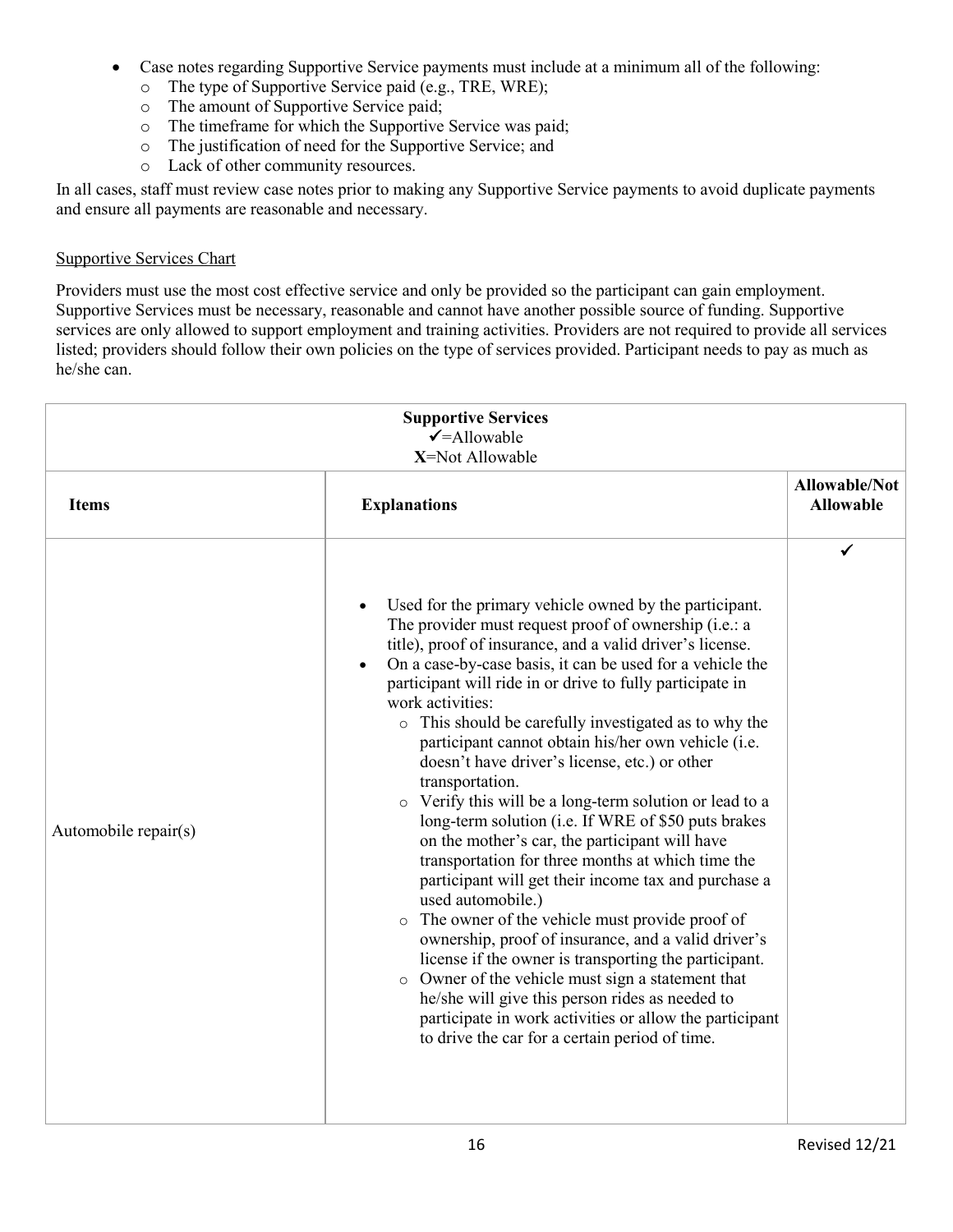| Automobile repair(s) continued                              | Two-parent households: if both parents are fully<br>participating or agree to fully participate, the WRE can<br>be combined to make repairs.<br>For repairs over \$100, or if staff question the cost, the<br>participant must submit three estimates for the cost of the<br>repairs. It is left to the discretion of the provider if the<br>estimates must come from certain vendors that may be<br>more reasonable in cost.<br>WRE funds can be used to purchase automobile parts to<br>$\bullet$<br>be installed by someone other than an auto repair shop;<br>however, the case manager should verify the individual<br>who will install the parts is qualified to do the type of<br>work required.<br>The mechanic or other authorized person should verify,<br>$\bullet$<br>to the best of his/her knowledge, this repair(s) will make<br>the vehicle operable and is not just a short-term fix.<br>Diagnostic testing is allowable if the mechanic is unsure<br>$\bullet$<br>of the problem and there is no way to determine the cost<br>unless this is completed. |   |
|-------------------------------------------------------------|---------------------------------------------------------------------------------------------------------------------------------------------------------------------------------------------------------------------------------------------------------------------------------------------------------------------------------------------------------------------------------------------------------------------------------------------------------------------------------------------------------------------------------------------------------------------------------------------------------------------------------------------------------------------------------------------------------------------------------------------------------------------------------------------------------------------------------------------------------------------------------------------------------------------------------------------------------------------------------------------------------------------------------------------------------------------------|---|
| <b>Bicycle or Bicycle Parts</b>                             | Allowable if used for transportation for work activities.                                                                                                                                                                                                                                                                                                                                                                                                                                                                                                                                                                                                                                                                                                                                                                                                                                                                                                                                                                                                                 | ✓ |
| Car Insurance                                               | Allowable up to three months for full coverage insurance<br>$\bullet$<br>total per 12 month period (if the participant only needs<br>liability, this is acceptable) since he/she will likely need<br>other supports for going to work or school.<br>Encourage the participant to pay a portion of the<br>insurance as he/she will have to make the payments in<br>the future.<br>Only pay one month at a time to verify full participation<br>is met.                                                                                                                                                                                                                                                                                                                                                                                                                                                                                                                                                                                                                     | ✓ |
| <b>Childcare Registration Fees</b>                          | Does not count toward the annual limit.<br>$\bullet$<br>Provider does not have to be licensed or registered to<br>$\bullet$<br>request this fee; however, the childcare provider must<br>have a written policy requiring this fee for all families.                                                                                                                                                                                                                                                                                                                                                                                                                                                                                                                                                                                                                                                                                                                                                                                                                       |   |
| College Application and Entry Test<br>Fees                  | Allowable for short-term training less than a year.                                                                                                                                                                                                                                                                                                                                                                                                                                                                                                                                                                                                                                                                                                                                                                                                                                                                                                                                                                                                                       |   |
| <b>College Fees</b>                                         | Participant has an unpaid fee from a college that must be<br>$\bullet$<br>paid in order to enter a training program (e.g. Lab Fee of<br>$$150$ ).<br>The participant is unable to resolve with the college on<br>their own.<br>This does not include student loans.                                                                                                                                                                                                                                                                                                                                                                                                                                                                                                                                                                                                                                                                                                                                                                                                       |   |
| Criminal Background Check, Drug<br>Testing and Fingerprints | Must be required by the employer for all employees in<br>$\bullet$<br>order to participate in a work activity.                                                                                                                                                                                                                                                                                                                                                                                                                                                                                                                                                                                                                                                                                                                                                                                                                                                                                                                                                            | ✓ |
| Dental and Vision Expenses                                  | Participant must provide documentation that this will not<br>$\bullet$<br>be covered by MO HealthNet or private health care (i.e.,<br>statement showing not eligible for MO HealthNet; denial<br>per dentist/doctor office; etc.).<br>Cannot be used for another participant, even if he/she is<br>$\bullet$<br>married to this person.                                                                                                                                                                                                                                                                                                                                                                                                                                                                                                                                                                                                                                                                                                                                   |   |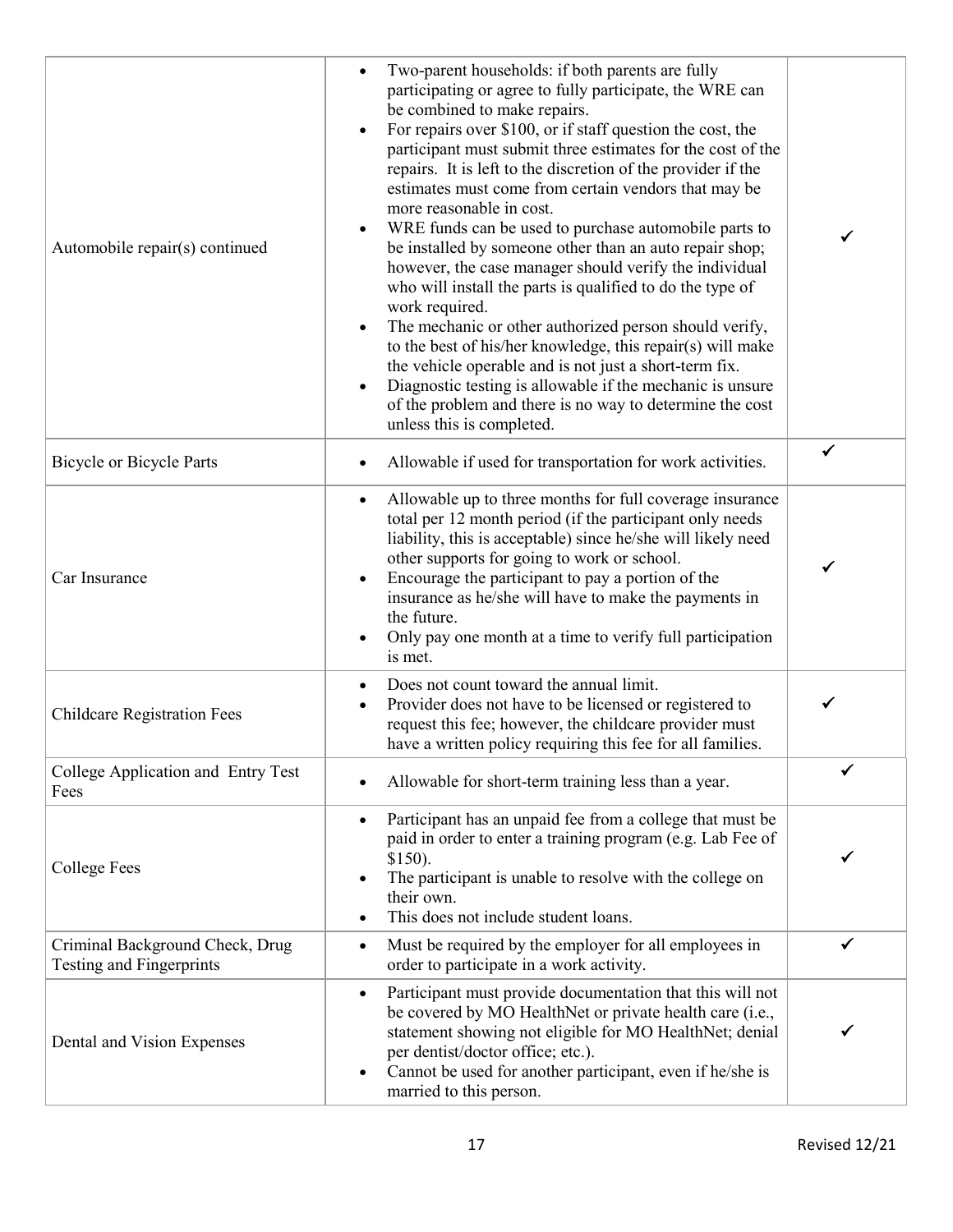|                                   | Includes basic dental cleaning, vision exams and low<br>$\bullet$<br>cost glasses.                                                                                                                                                                                                                                                                                                                                                                                                                                     |              |
|-----------------------------------|------------------------------------------------------------------------------------------------------------------------------------------------------------------------------------------------------------------------------------------------------------------------------------------------------------------------------------------------------------------------------------------------------------------------------------------------------------------------------------------------------------------------|--------------|
| Driver's License Fees             | Per the Missouri Department of Revenue, the length of<br>$\bullet$<br>the license and the fee associated with it depends on<br>driver's age: if the driver is under or over 20 years of<br>age.                                                                                                                                                                                                                                                                                                                        |              |
| Gas Cards, Mileage and Bus Passes | Participant must submit weekly claim for expenses.<br>$\bullet$<br>Participants must supply documentation to verify<br>expenses.<br>Maximum is \$15 per day.<br>$\bullet$                                                                                                                                                                                                                                                                                                                                              |              |
| <b>GED or HiSET Test Fees</b>     | Allowable for participants without a high school<br>$\bullet$<br>diploma.                                                                                                                                                                                                                                                                                                                                                                                                                                              |              |
| <b>Licensing Fees</b>             | Only allowed for a one-year period.<br>$\bullet$<br>Can include safety inspection & transfer fees                                                                                                                                                                                                                                                                                                                                                                                                                      | ✔            |
| Legal costs, fees or fines        | Over \$150 per calendar year requires DSS approval.<br>٠                                                                                                                                                                                                                                                                                                                                                                                                                                                               | ✔            |
| <b>Mental Health Services</b>     | Never allowed                                                                                                                                                                                                                                                                                                                                                                                                                                                                                                          | $\mathbf{X}$ |
| Mortgage Payments                 | Can be paid in extenuating circumstances for short-term<br>$\bullet$<br>emergencies.<br>Participant must provide documentation (i.e.: bill, loan,<br>etc.) showing this is his/her responsibility.                                                                                                                                                                                                                                                                                                                     |              |
| <b>Personal Computers</b>         | Need must be documented<br>Must align with EP                                                                                                                                                                                                                                                                                                                                                                                                                                                                          |              |
| Personal Hygiene Items            | Purchase of a reasonable amount of items:<br>Soap<br>$\circ$<br>Deodorant<br>$\circ$<br>o Toothpaste and mouthwash                                                                                                                                                                                                                                                                                                                                                                                                     |              |
| <b>Personal Property Taxes</b>    | Done on a very limited basis, (i.e.: the participant has to<br>٠<br>pay the taxes to obtain/license a vehicle).<br>Only includes personal property tax for the vehicle<br>$\bullet$<br>needed for transportation and does not include payment<br>for other vehicles, a house, etc.<br>If there is more than one vehicle on the property tax,<br>$\bullet$<br>verify the participant has the money to pay the rest of the<br>bill and go with him/her to pay it, or have them mail the<br>payment from the office, etc. | ✔            |
| <b>Phone Cards</b>                | Participant must use the card exclusively for activities<br>$\bullet$<br>that lead to self-sufficiency.                                                                                                                                                                                                                                                                                                                                                                                                                | ✓            |
| Rent/Utilities                    | Can be paid in extenuating circumstances for short-term<br>$\bullet$<br>emergencies.<br>Participant must provide a copy of the lease agreement<br>$\bullet$<br>with his/her name as the person responsible for payment.                                                                                                                                                                                                                                                                                                |              |
| Sales Tax                         | Do not use for sales tax on the WRE purchase as the<br>$\bullet$<br>$WRE$ item(s) is tax exempt.                                                                                                                                                                                                                                                                                                                                                                                                                       | ✔            |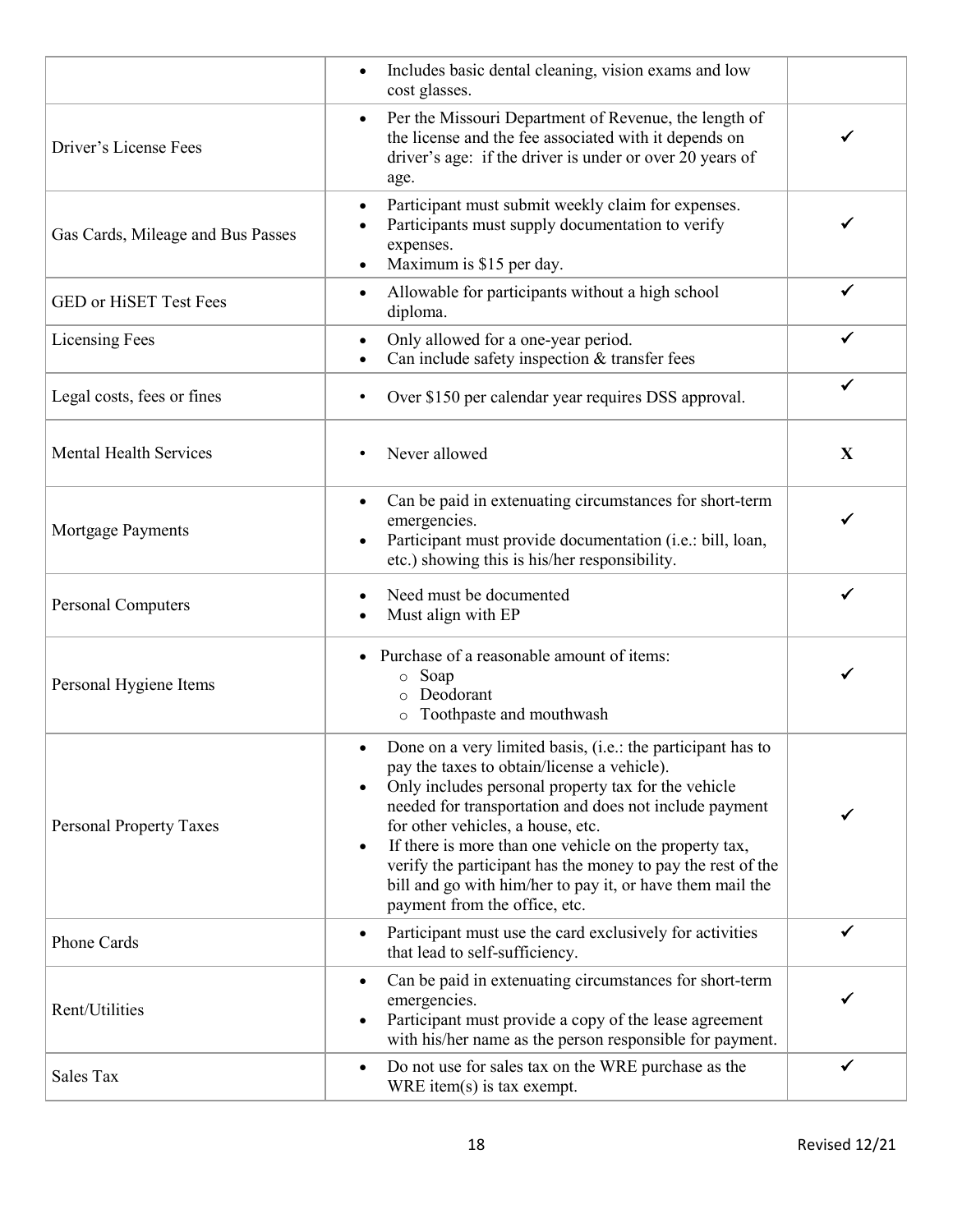|                                                      | Provide the appropriate tax-exempt documentation so<br>$\bullet$<br>sales tax is not charged.                                                                                                                                                                                                                                                                                                                                           |              |
|------------------------------------------------------|-----------------------------------------------------------------------------------------------------------------------------------------------------------------------------------------------------------------------------------------------------------------------------------------------------------------------------------------------------------------------------------------------------------------------------------------|--------------|
| <b>SATOP Class</b>                                   | Can be paid when this is a condition for the participant to<br>$\bullet$<br>get his/her license back.                                                                                                                                                                                                                                                                                                                                   | ✓            |
| Startup Costs or Operational Costs for<br>a business | Requires DSS approval<br>$\bullet$<br>Tools, supplies, etc. necessary. For example, rakes, gas,<br>shovels for lawn care business.                                                                                                                                                                                                                                                                                                      |              |
| <b>Student Loans</b>                                 | Never allowed                                                                                                                                                                                                                                                                                                                                                                                                                           | $\mathbf{X}$ |
| <b>Union Dues</b>                                    | Limited to once per union membership. Example: A<br>$\bullet$<br>participant joins a carpenter's union, the fee can be paid.<br>Later the participant joins a HVAC union, the fee can be<br>paid. However, it cannot be paid to the carpenters union<br>twice even if it is for different periods of time.                                                                                                                              |              |
| Work and/or School Supplies                          | Work tools required by the employer.<br>$\bullet$<br>School supplies if required for the class.<br>$\bullet$<br>Computer software required for a specific class.<br>Text books if required for the class.<br>$\bullet$                                                                                                                                                                                                                  |              |
| Work Clothes, Uniforms and Shoes                     | WRE funds are not intended to purchase an entire<br>$\bullet$<br>wardrobe.<br>Necessary clothing should be purchased at the most<br>$\bullet$<br>reasonable price.<br>There is not a stipulation on how many of any piece of<br>$\bullet$<br>clothing may be purchased since this is case specific and<br>there are many possible combinations of needs.<br>Uniforms must be required and not provided by the<br>$\bullet$<br>employer. |              |

## <span id="page-18-0"></span>Contract Requirements

Each Jobs League provider has established outcomes for performance of the program that include:

- Enrollments
- Average number of hours enrolled in program
- Number of youth who retain employment and employer after program ends
- Number of youth who obtained part-time employment and full-time employment after program ends.
- overall average wage increase
- overall average benefit decrease

In addition to the outcomes above, contractors are required to make the appropriate entries in MoJobs to determine the success of the program and determine the return on investment for reporting to the legislature, pubic and federal government.

- The contractor shall contact participants that exited from the program to determine if he/she gained employment
- All contacts with participants will be maintained as case notes and captured in MoJobs
- The contractor shall enter information into the MoJobs system with all participants who gained employment to include the participant's name, DCN, date of exit (if applicable), employer's name, date employment began, wage obtained and hours worked per week.
- The contractor shall enter information into the MoJobs system with all participants who enroll in a training to include the participant's name, DCN, date of exit (if applicable), type of training, the begin and end dates of the training and the type of credential, certificate or certification that will be obtained.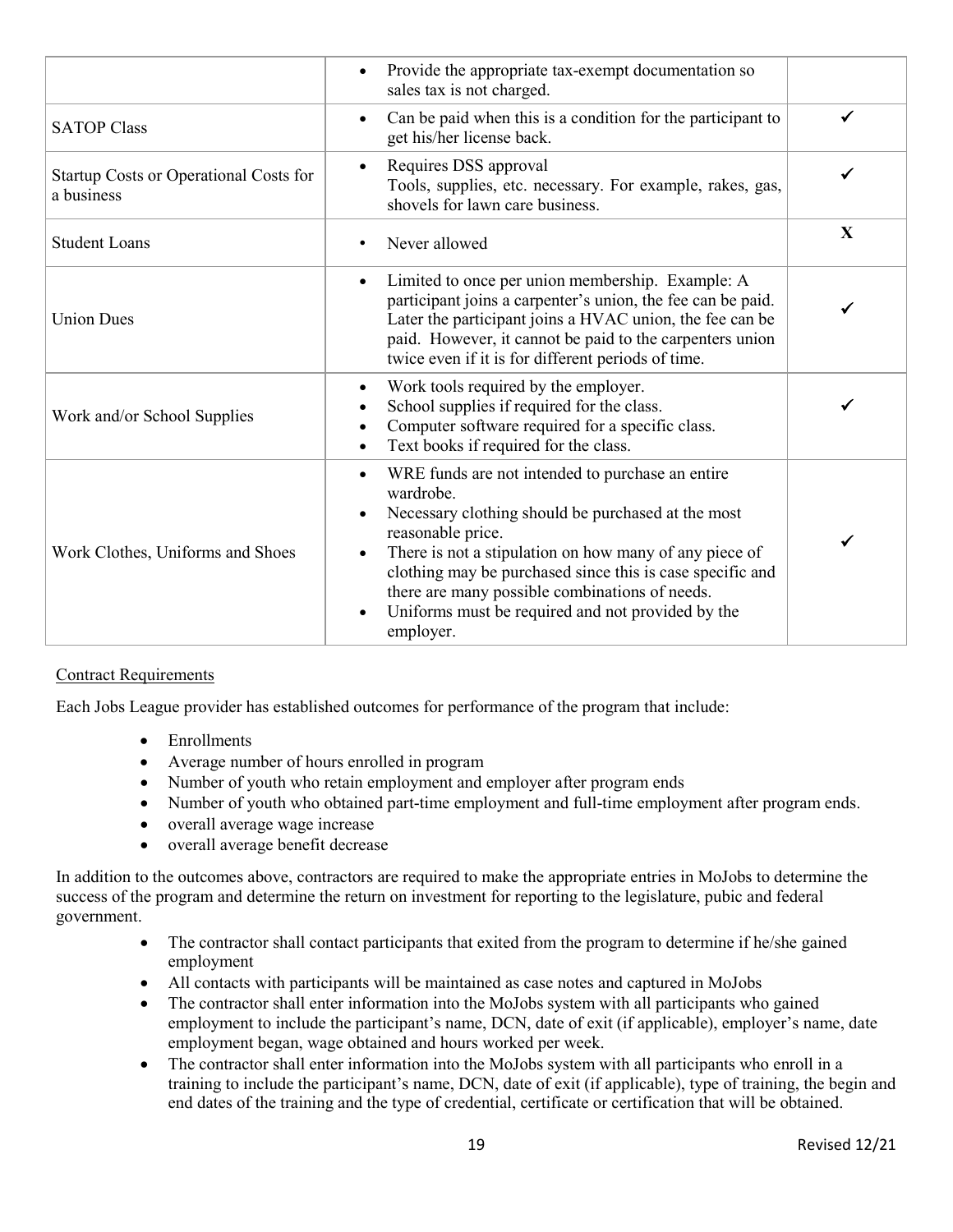• The contractor shall enter information into the MoJobs system with all participants who obtain a credential to include the participant's name, DCN, date of exit (if applicable), type of credential obtained and the date the credential was received. Staff should upload a copy of the credential to MoJobs when possible.

## <span id="page-19-0"></span>How will my Agency get Credit for Participant Employment?

When a participant gains employment through the Jobs League program, staff are expected to take the necessary steps to report this information to the WIT and record the employment information in the MoJobs system. Staff must enter employment information, including start date, hours per week and hourly wage to the Employment Tab in the Generic application. Staff must complete the modified FS-5 for Jobs League (Appendix J) and submit to WIT upon verification of employment. Please submit to [SkillUp.Missouri@dss.mo.gov.](mailto:SkillUp.Missouri@dss.mo.gov)

Employment must be verified prior to providing job retention services to a participant.

#### <span id="page-19-1"></span>Invoicing For Payment from WIT

Providers will submit a monthly invoice on the date referenced in the contract or MOU. An invoice template specific to the Provider agency and specific funding type, will be provided by WIT, which must be used when invoicing for services provided. Invoices submitted by email must be sent by encrypted email. Providers will invoice per participant for actual costs and include a service list with the invoice

WIT reserves the right to hold payment if all required information is not submitted with the monthly invoice or if the information submitted is not sufficient. WIT reserves the right to deny payment if invoices are not received timely or if the invoices are incorrect/missing information. WIT will notify the Provider if the information submitted is not acceptable.

#### *All invoices submitted must include the following:*

- Contract or MOU Number:
- Contractor's name, address and telephone number;
- Month or week for which services are being invoiced;
- Unique invoice number;
- Complete list of expenses by line item

<span id="page-19-2"></span>Invoices should be submitted t[o W&CI.Invoices@dss.mo.gov.](mailto:W&CI.Invoices@dss.mo.gov) Invoice templates are available on the [provider portal.](https://dss.mo.gov/skillup-provider-portal/)

## **Program Reporting Requirements**

#### <span id="page-19-3"></span>Required Tracking

The provider must track (in MoJobs) the number of participants enrolled in the Jobs League Program. Reporting requirements are as follows (Questionnaire Report)

- Activities provided for each youth
- Services they received and the completion statistics of those in employment.
- These statistics will include the number of youth completing the program (as defined in their individual plan);
- The total number hours the youth worked;
- Whether the employer hired the participant;
- If the participant:
	- o Returned to school;
	- o Entered post-secondary education;
	- o Entered Adult Education & Literacy classes;
	- o Entered employment;
	- o Achieved work readiness
	- o Expenditures of supportive services for each youth
	- o Youth participant demographics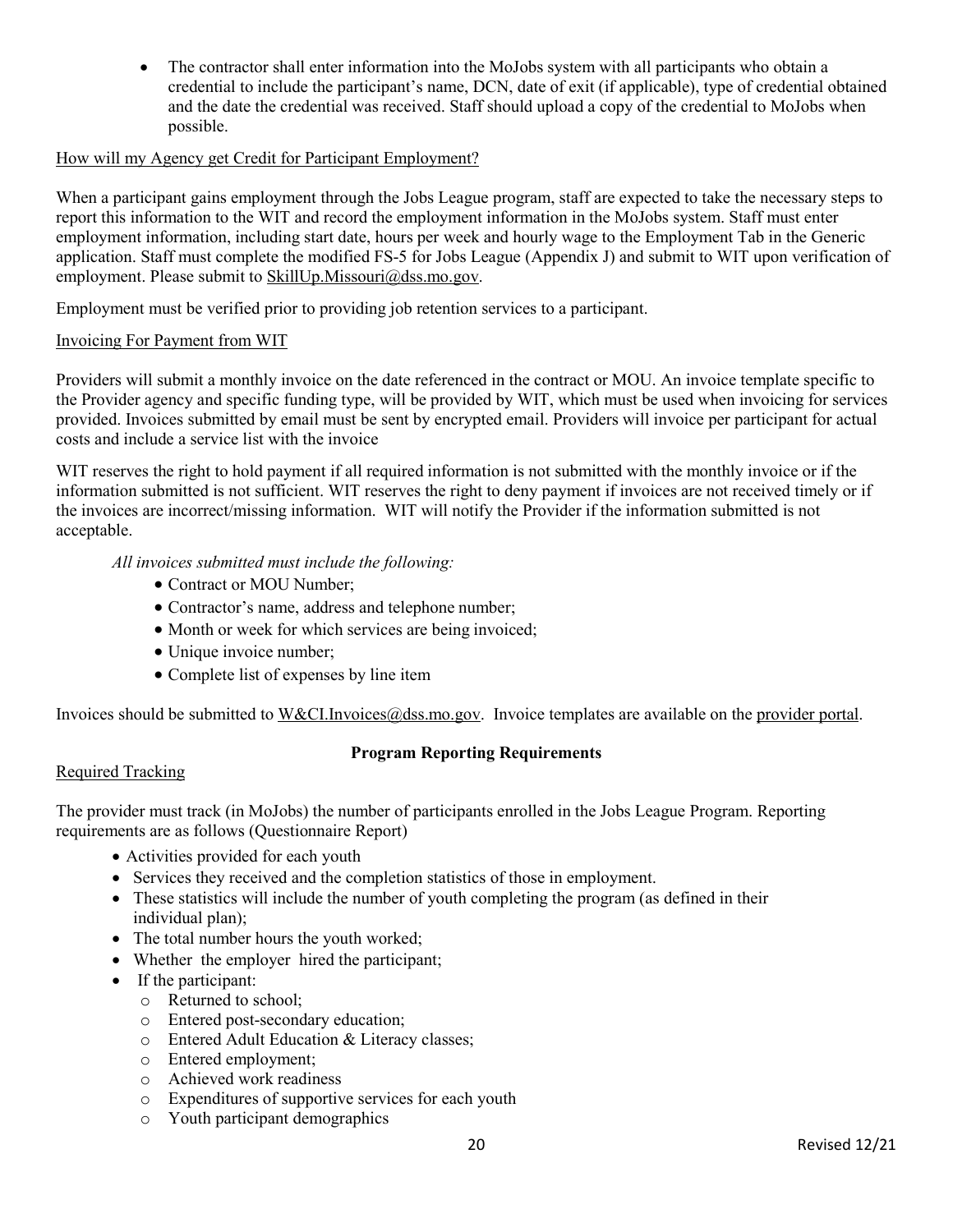The provider shall contact participants that exited from the program to determine if he/she continued employment, found other employment, continued education or sought out post-secondary education. All contacts will be maintained as case notes and captured in MoJobs to produce a report.

The provider shall enter information into the MoJobs system with all participants who gained employment to include the participant's name, DCN, date of exit (if applicable), employer's name, and date of employment wage obtained and hours worked per week. This report will be able to be generated by the provider and for the entire Jobs League population. The information in the report is necessary to determine the success of the program and determine the return on investment for reporting to the legislature, pubic and federal government.

## <span id="page-20-0"></span>Performance Measures

The contractor should document performance goals including, but not limited to:

- a. Enrollment
- b. Percentage of participants returning to education, retaining/gaining employment or a combination.
- c. Other services utilized by participant to ensure wraparound services
- d. Whether the participant is receiving TA, SNAP, or MO Health Net while participating in this program.

Enroll eligible participants; track credential attainment and short-term training. All information must be entered in MoJobs and reports are available through the system. Jobs League participants' employment in a career pathway that will lead to non-dependency on government benefits. The Department of Social Services (DSS) will track increased earnings four (4) quarters after exit and report this information to the providers; however, this information is not available until approximately six (6) months after exit. In addition, DSS will track average reduction in benefit usage four (4) quarters after exit and provide reports 30 calendar days following the quarter ending. In addition, the Department will track average reduction in benefit usage for youth 18 and older four (4) quarters after exit and provide reports thirty (30) days following each quarter ending.

## <span id="page-20-1"></span>Resources

Training requests, Marketing Materials, Reactivations & MoJobs Change Requests:

 $\triangleright$  [SkillUp.Missouri@dss.mo.gov](mailto:SkillUp.Missouri@dss.mo.gov)

Monitoring Unit:

 $\triangleright$  [FSD.E&TMonitoring@dss.mo.gov](mailto:FSD.E&TMonitoring@dss.mo.gov)

#### Invoices:

- 1.) [W&CI.Invoices@dss.mo.gov](mailto:W&CI.Invoices@dss.mo.gov)
- 2.) MoJobs Training: [https://training-app-jobs.mo.gov/vosnet](https://training-app-jobs.mo.gov/vosnet/Default.aspx)
- 3.) MoJobs Productio[n https://app-jobs.mo.gov/vosnet](https://app-jobs.mo.gov/vosnet)
- 4.) Family Support Division website: <http://dss.mo.gov/fsd/>
- 5.) Workforce Initiatives Team Website (Under Production)

<span id="page-20-2"></span>What Other Services are Available to TANF Recipients?

- Child Care Subsidy, MO HealthNet, Low Income Home Energy Assistance Program, Child Support, Rehabilitation Services for the Blind, and Supplemental Nutrition Assistance Program.
	- o For more information, go to<https://mydss.mo.gov/services>
	- o If a participant needs child care for Employment & Training activities, the provider should ask the participant to complete the child care application.
- Women, Infants, and Children (WIC) services
	- o To Find Out More, Go to:<https://health.mo.gov/living/families/wic/>